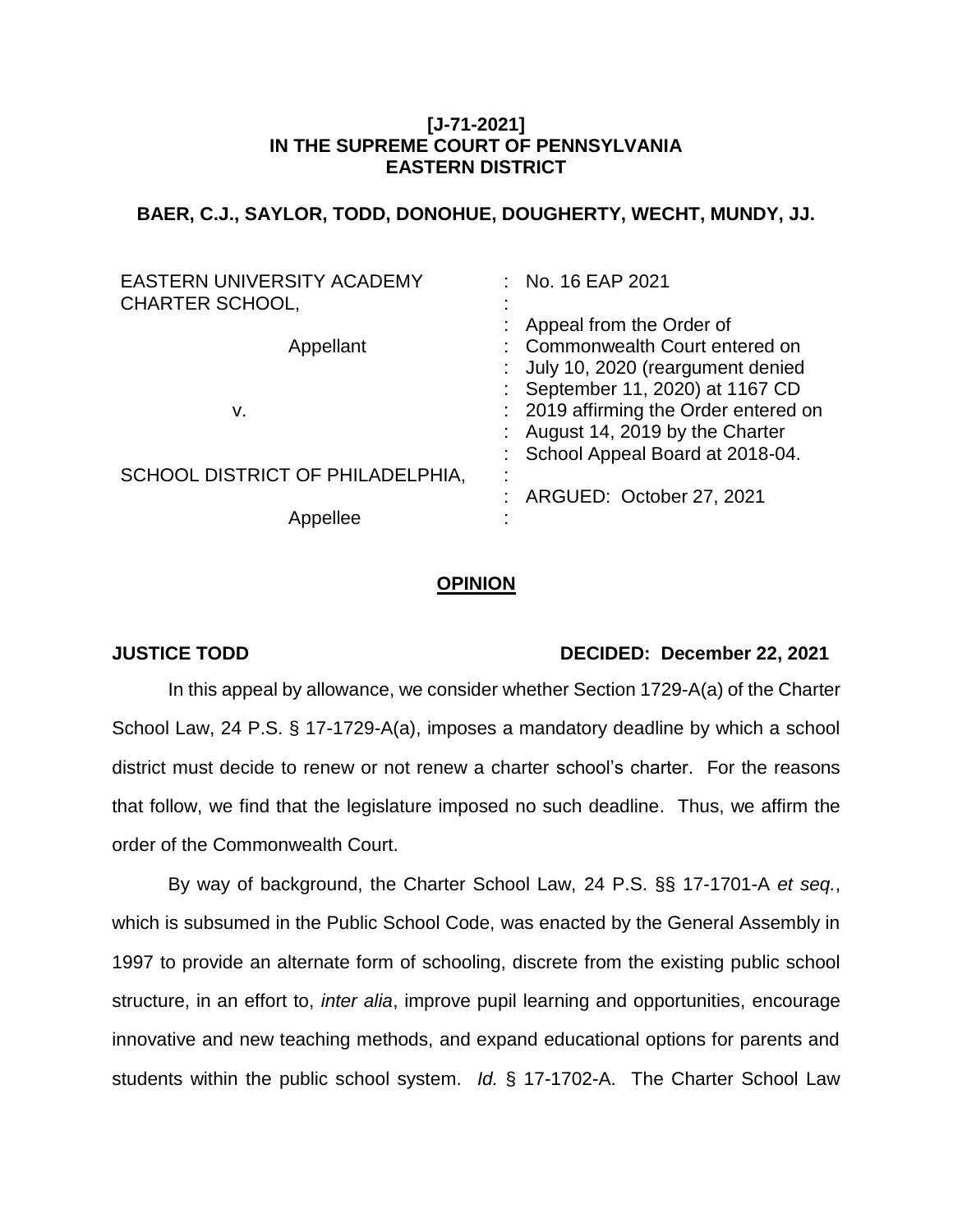defines "charter school" as "an independent public school established and operated under a charter from the local board of school directors and in which students are enrolled or attend," which "must be organized as a public, nonprofit corporation;" a charter "may not be granted to any for-profit entity."<sup>1</sup> Id. § 17-1703-A. An entity wishing to operate a charter school must file an application with the local board of school directors in the appropriate school district where it intends to operate a prospective charter school. *See id.* § 17-1717-A. The application must contain, *inter alia*, basic identifying information, an educational plan and structure, and financial aspects of anticipated operations. *Id.* § 17- 1719-A. The Charter School Law sets forth the timeframes during which an authorizing school district must hold a public hearing and render a final decision on a prospective charter school's application, and specifies that, where a school district fails to do so within the prescribed period, the application is deemed denied and the charter applicant may appeal to the Charter School Appeal Board (the "Board"). *Id.* § 17-1717-A.

After a charter application is approved by the authorizing school district, a charter is developed and signed by the parties, which then serves as legal authorization for the establishment of the charter school and is binding upon both the charter school and the school district; an initial charter term may extend for three to five years, and the charter may be subsequently renewed for additional five-year terms upon reauthorization by the local school district. *Id.* § 17-1720-A(a). The authorizing school district is required to

<sup>&</sup>lt;sup>1</sup> The Charter School Law likewise governs cyber charter schools, which provide learning opportunities to students predominantly via technological means, including the internet. 24 P.S. § 17-1703-A. While local school districts are tasked with authorizing and evaluating brick-and-mortar charter schools, the Pennsylvania Department of Education (the "PDE") does so for cyber charter schools. Despite the applicability of the Charter School Law's provisions to both traditional brick-and-mortar charter schools and cyber charter schools, for ease of disposition, in the context of this case, we will refer only to authorizing school districts and traditional charter schools when discussing the requirements and authorizations contained in the Charter School Law, and, more specifically, Section 1729-A(a).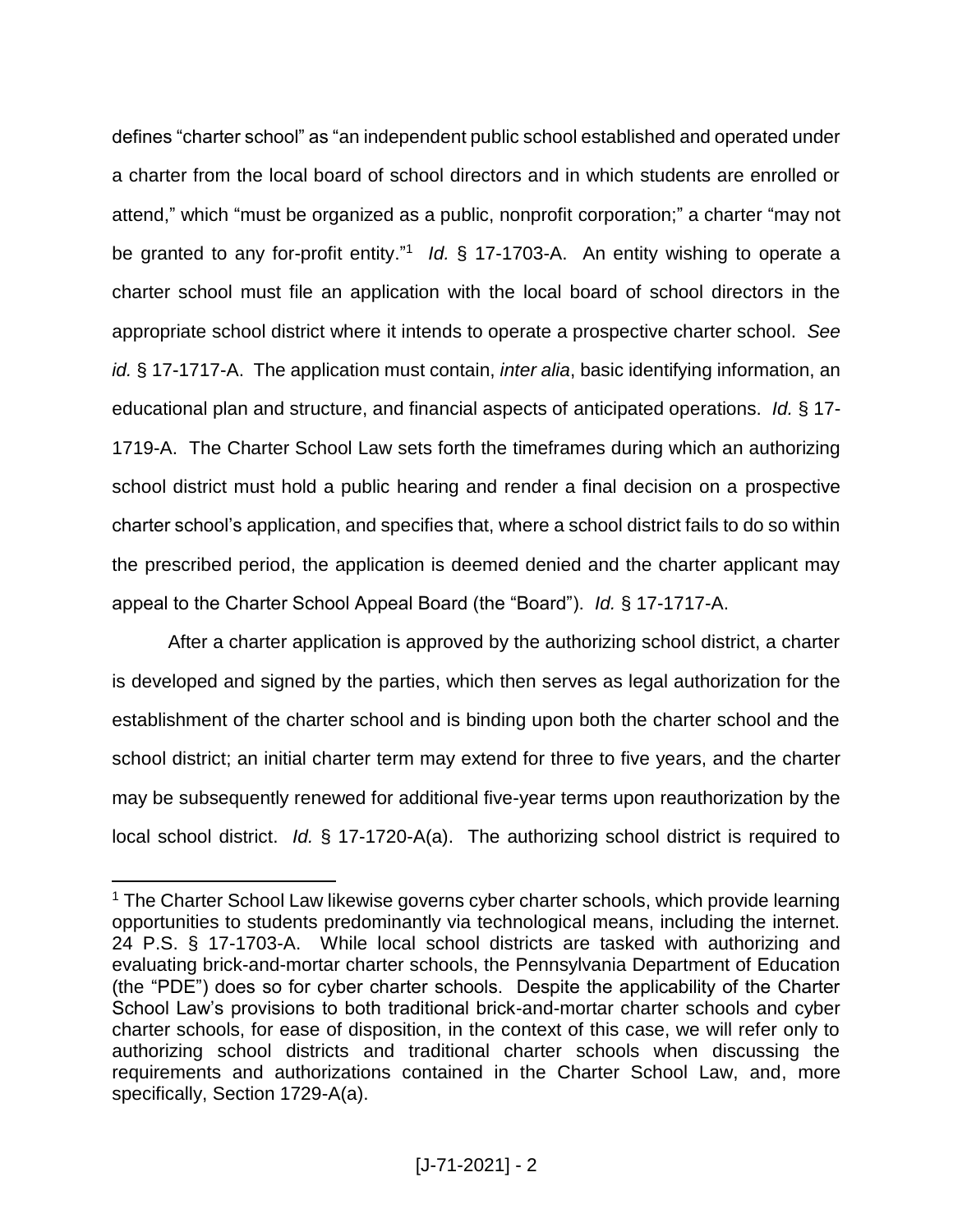"annually assess whether each charter school is meeting the goals of its charter and shall conduct a comprehensive review prior to granting a five (5) year renewal of the charter." *Id.* § 17-1728-A(a). Of particular focus in the case *sub judice*, Section 1729-A(a) sets forth a school district's power to revoke or not renew a charter: "During the term of the charter or at the end of the term of the charter, the local board of school directors may choose to revoke or not to renew the charter" if the charter school has violated the terms of the signed charter, failed to meet student performance requirements, failed to meet accepted fiscal management or audit requirements, violated provisions of the Charter School Law or any other applicable laws, or committed fraud. *Id.* § 17-1729-A(a).

Turning to the facts of the instant case, on October 3, 2006, Appellant Eastern University Academy Charter School ("Eastern"), filed an application with the School District of Philadelphia (the "School District"), Appellee herein, seeking to establish a charter school program aimed at enabling students to earn college credits at Eastern University<sup>2</sup> while completing their high school studies. Ultimately, in 2009, the School District granted Eastern a charter to operate a middle school and high school for students grades 7 through 12, for a term beginning on July 1, 2009, and lasting three years.

Subsequently, on June 1, 2012, the School District, acting via its School Reform Commission (the "SRC"), approved a renewal of Eastern's charter for an additional fiveyear term from July 1, 2012 until June 30, 2017. Eastern's 2012 renewal application incorporated its original charter application and obligated Eastern to continue its operations in accordance with the standards and goals it had represented in its original application. However, during the ensuing term of the charter, Eastern's program shifted, as its affiliation with its founding partner, Eastern University, ended, with students from

 $2$  Eastern was initially founded by Eastern University – a co-educational Christian university located in St. Davids, Pennsylvania, just outside of Philadelphia.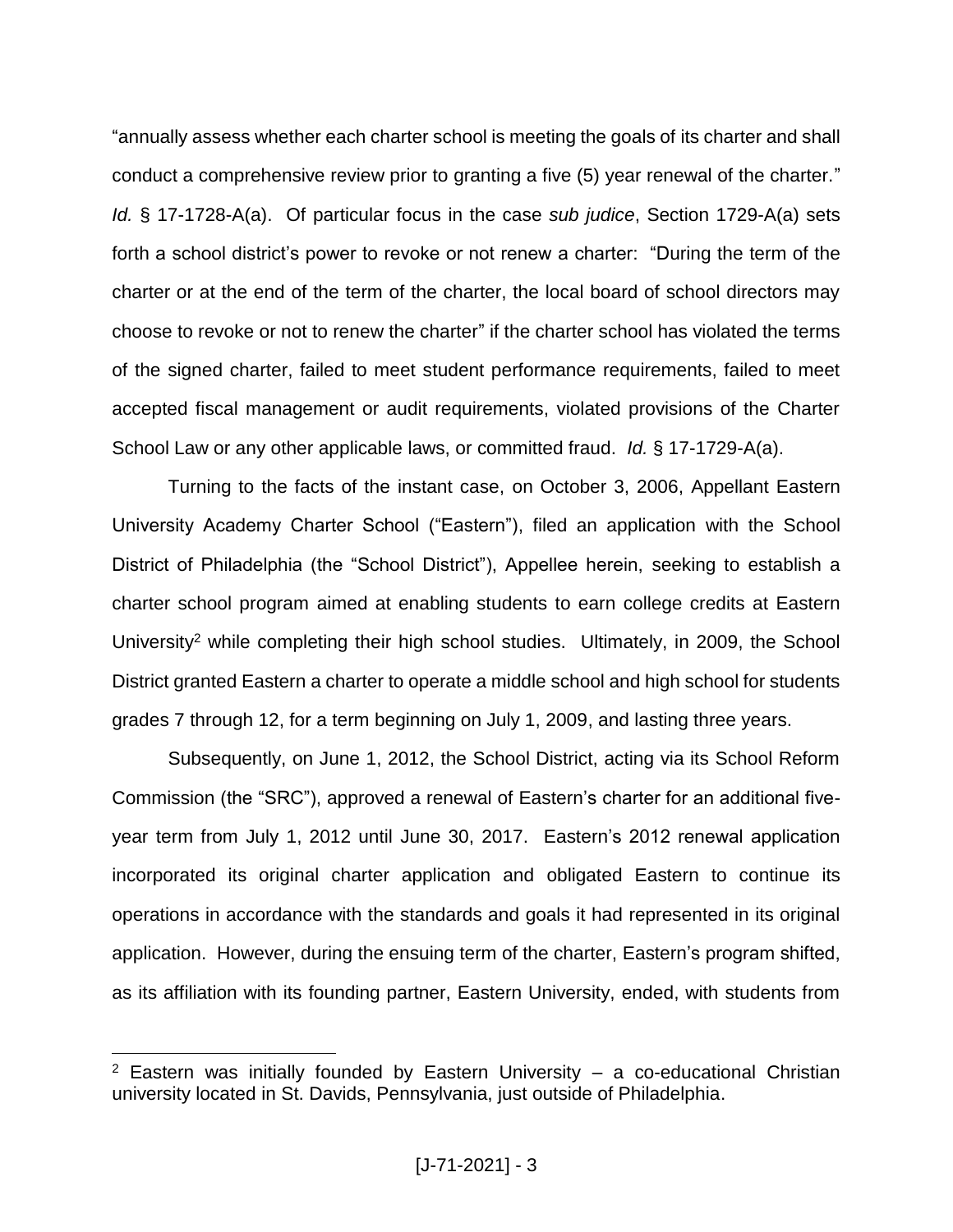Eastern no longer enrolling in classes at the University after the fall semester of 2015. Eastern nevertheless submitted a second renewal application in the fall of 2016, seeking its continued operation as an "early college" program, the mission of which remained preparing students for postsecondary education and providing dual enrollment opportunities to high school students. While Eastern acknowledged in its renewal application that it was no longer affiliated with Eastern University, it indicated that its students had begun taking college courses elsewhere during the 2016-2017 school year, and that it was actively researching additional college-level opportunities for its students.

Beginning in the fall of 2016, the School District's Charter Schools Office (the "CSO") evaluated Eastern's 2016 renewal application. In the course of its evaluation, the CSO collected data, conducted 60 site visits, and assessed Eastern's performance using a renewal rubric. On June 1, 2017, the CSO published its findings in a report, ultimately recommending that Eastern's charter not be renewed. Consequently, on June 15, 2017, the SRC circulated Resolution SRC-8, a nonrenewal notice, listing 55 distinct grounds underlying the proposed nonrenewal of Eastern's charter, including subpar performance by Eastern's pupils and Eastern's failure to adhere to the stated goals of the charter program, as represented in the original charter and renewal applications. The SRC also ordered that a public hearing be conducted to address the CSO's nonrenewal recommendation. The School District appointed a hearing officer to preside over the hearing and issue a proposed report.

Following 14 days of hearings held between October 9, 2017 and December 20, 2017, the hearing officer recommended that the School District vote not to renew Eastern's charter. In his report dated March 14, 2018, the hearing officer concluded that Eastern had "violated material standards and conditions contained in its written charter, ha<sup>[d]</sup> failed to meet applicable requirements for student performance, and ha<sup>[d]</sup> violated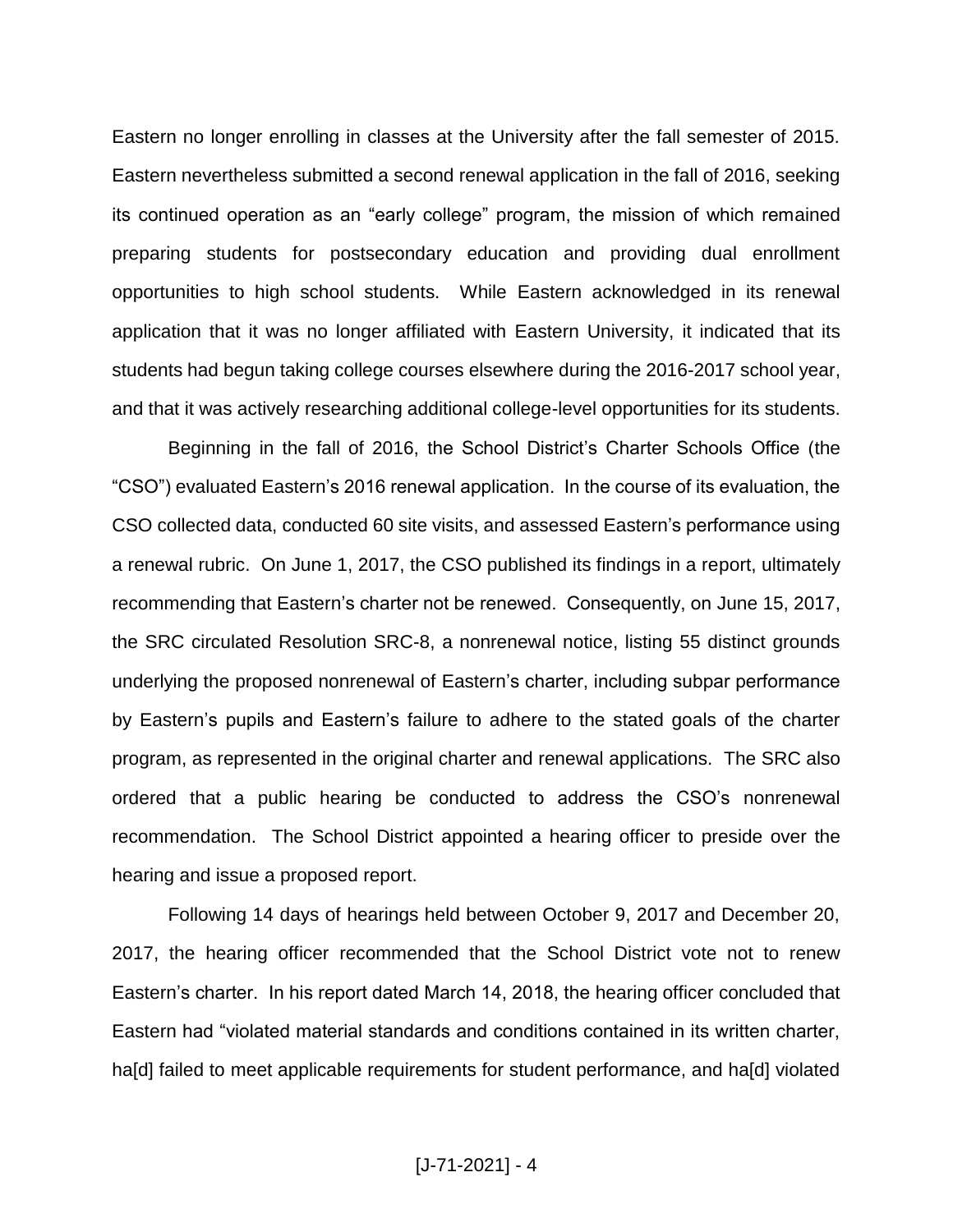applicable laws from which it ha[d] not been exempted." *Eastern University Academy Charter School v. School District of Philadelphia*, 1167 C.D. 2019 (Pa. Cmwlth. filed July 10, 2020) (quoting Hearing Officer's Report, 3/14/18, at 10). Based on this report, the SRC voted not to renew Eastern's charter, by resolution dated April 26, 2018. Eastern, thereafter, appealed to the Board, arguing, *inter alia*, that the School District's failure to issue its nonrenewal decision prior to the charter's expiration date – June 30, 2017 – invalidated the nonrenewal under Section 1729-A of the Charter School Law. 3

Upon review, the Board rejected Eastern's construction of Section 1729-A(a), concluding that the plain language of the provision does not require a school district to finish nonrenewal proceedings prior to the end of a charter's term. $4$  Indeed, relying on the canons of statutory construction, the Board reasoned that, if the General Assembly had intended to require nonrenewal proceedings to conclude prior to the end of a charter school's charter term, it would have expressly imposed that requirement in the Charter School Law. However, the Board observed that, as the language of Section 1729-A(a) presently reads, the legislature imposed no deadline by which a school district must issue its decision not to renew a charter school's charter, instead, requiring only that school districts abide by the delineated due process requirements prior to opting not to renew a charter. In that vein, the Board noted that, here, the School District initiated its evaluation of Eastern's renewal application in the fall of 2016 (prior to the expiration of Eastern's charter) and circulated Resolution SRC-8 (the nonrenewal notice) on June 15, 2017 (again, before Eastern's charter had expired), but simply continued the process outlined

<sup>&</sup>lt;sup>3</sup> Eastern also challenged the nonrenewal decision on the merits; however, the only issue currently before this Court pertains to the timeliness of the School District's nonrenewal decision.

<sup>&</sup>lt;sup>4</sup> Substantively, the Board adopted the hearing officer's findings and agreed that the School District's decision not to renew Eastern's charter was supported by substantial evidence of Eastern's shortcomings.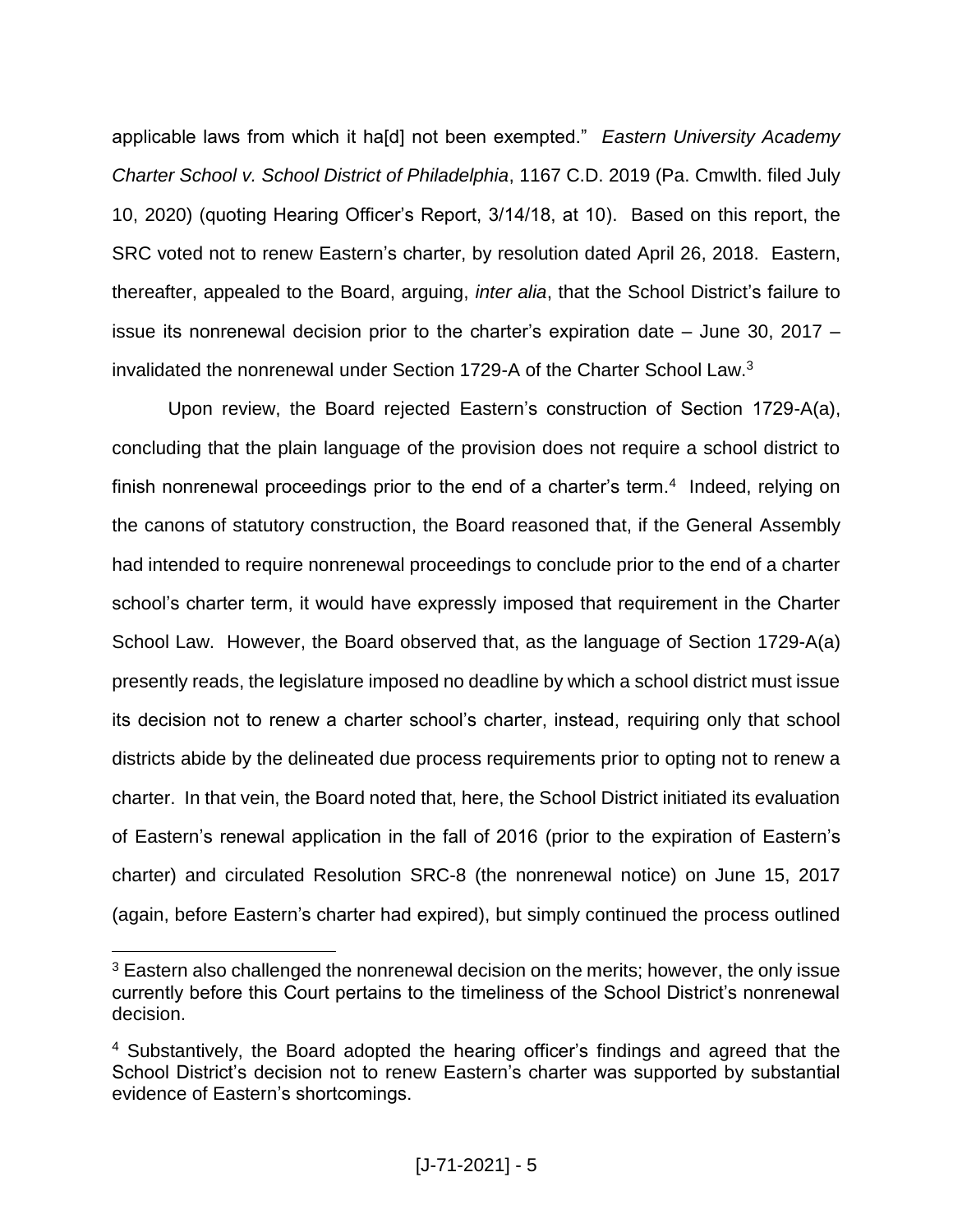in the Charter School Law beyond the end date of Eastern's then-current charter term. Relatedly, the Board found that Eastern's proposed construction of Section 1729-A(a) disregarded the Commonwealth Court's observation in *Community Academy of Philadelphia Charter School v. Philadelphia School District School Reform Commission*, 65 A.3d 1023 (Pa. Cmwlth. 2013) (hereinafter, "*Community Academy*"), that "an application for renewal remains pending until a later action occurs, including 'a final determination of nonrenewal.'" Board's Decision, 8/14/19, at 13 (quoting *Community Academy*, 65 A.3d at 1030-31).

The Board also highlighted that, under 24 P.S. § 17-1728-A(a), the School District was obligated to "conduct a comprehensive review prior to granting a five (5) year renewal of [Eastern's] charter." Board's Decision, 8/14/19, at 13. From the Board's perspective, "[s]uch a thorough review in this case necessarily included a review of [Eastern's] 2016- 2017 school year," which, thus, prevented the School District from completing the process of evaluating Eastern's renewal application prior to the end of that school year and, likewise, rendered it nearly impossible for the School District to complete that process before Eastern's then-current charter was set to expire. *Id.* Hence, the Board affirmed the hearing officer's decision, and Eastern subsequently appealed to the Commonwealth Court, asserting, *inter alia*, that the Board erred in determining that the School District's decision not to renew its charter was timely.

In a unanimous, unpublished memorandum opinion, authored by Judge Patricia McCullough, a three-judge panel of the Commonwealth Court affirmed the Board's decision. *Eastern University Academy Charter School v. School District of Philadelphia*, 1167 C.D. 2019 (Pa. Cmwlth. filed July 10, 2020). In so doing, the court found that Section 1729-A(a) of the Charter School Law lacks any mandatory deadline by which a school district must renew or decline to renew a charter. Viewing the statutory language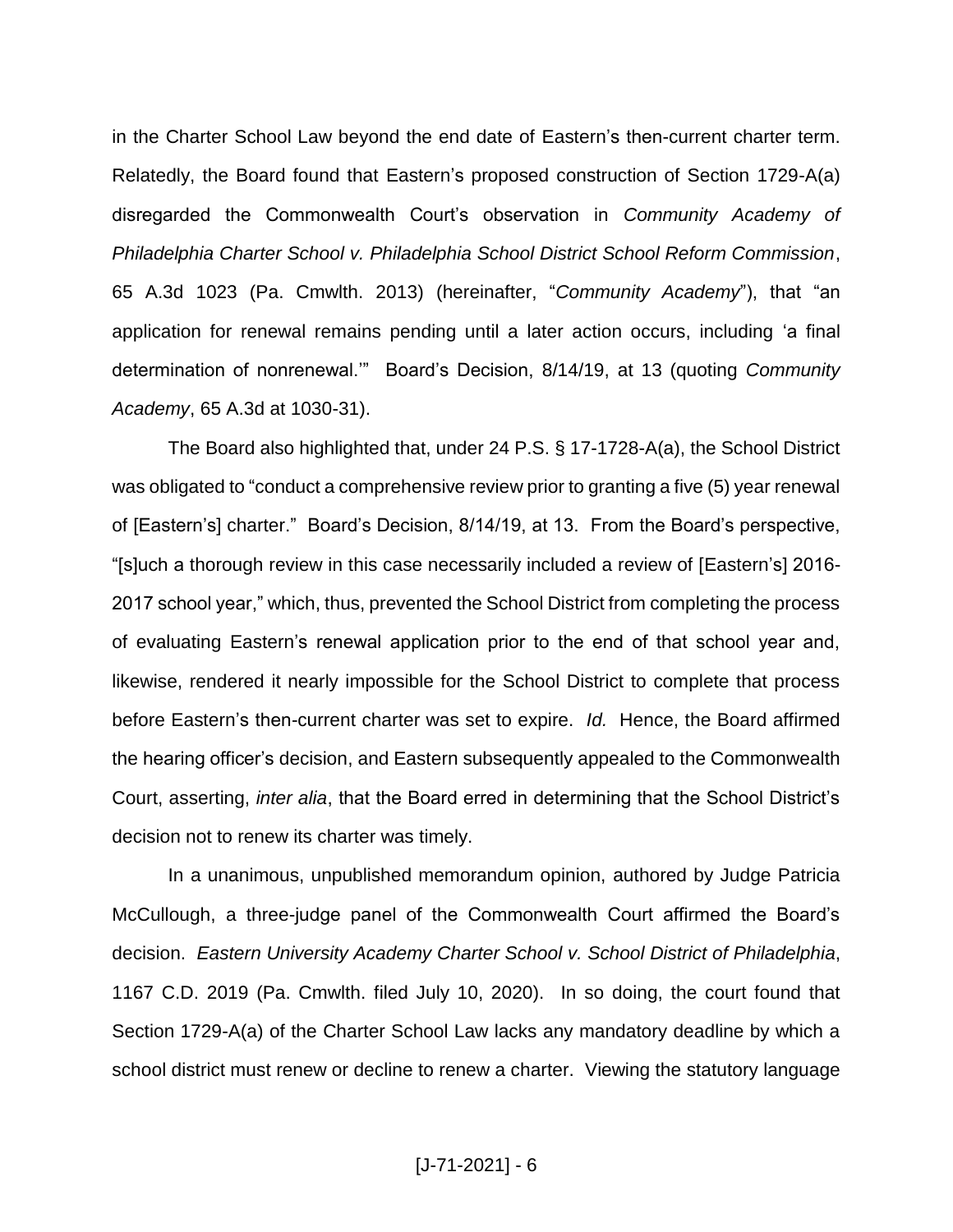as permissive, rather than mandatory, the court reasoned that Section 1729-A(a) merely provides that a school district may opt to revoke a charter during its term or may decline to renew a charter at the end of its term, and restricts the bases on which a school district may undertake such actions. Indeed, the court determined that the phrase "during the term of" references the period during which a school district may revoke a charter, while the latter phrase "at the end of" relates to "the school district's ability to decide not to 'renew' a charter at the end of its term." *Id.* at 30.

Critically, the court regarded Eastern's argument that nonrenewal of a charter must occur prior to the end date of that charter as "tantamount to asserting that a school district can never decide not to renew a charter under the Charter School Law unless the nonrenewal proceedings are completed 'by' the end, or prior to or on the expiration date of the charter school's charter." *Id.* The court rejected this construction of Section 1729- A(a), opining that the General Assembly would have explicitly provided in the Charter School Law a deadline for issuance of nonrenewal decisions if it had desired to restrict the ability of school districts to issue nonrenewal decisions beyond the date of a charter's expiration. Thus, observing that Section 1729-A(a) lacks such mandatory language, the court "decline[d] to expand the [Charter School Law] by adding to it the requirement that a school district must issue its decision not to renew a charter on a date prior to the end of the charter term." *Id.* Accordingly, the Commonwealth Court affirmed the Board's decision upholding the School District's nonrenewal of Eastern's charter.

Eastern subsequently filed a petition for allowance of appeal with our Court, and we granted review on the following issue:

> Is a school district's decision to nonrenew a charter school's charter agreement untimely where the decision has been rendered after the expiration of the charter term for which renewal was sought?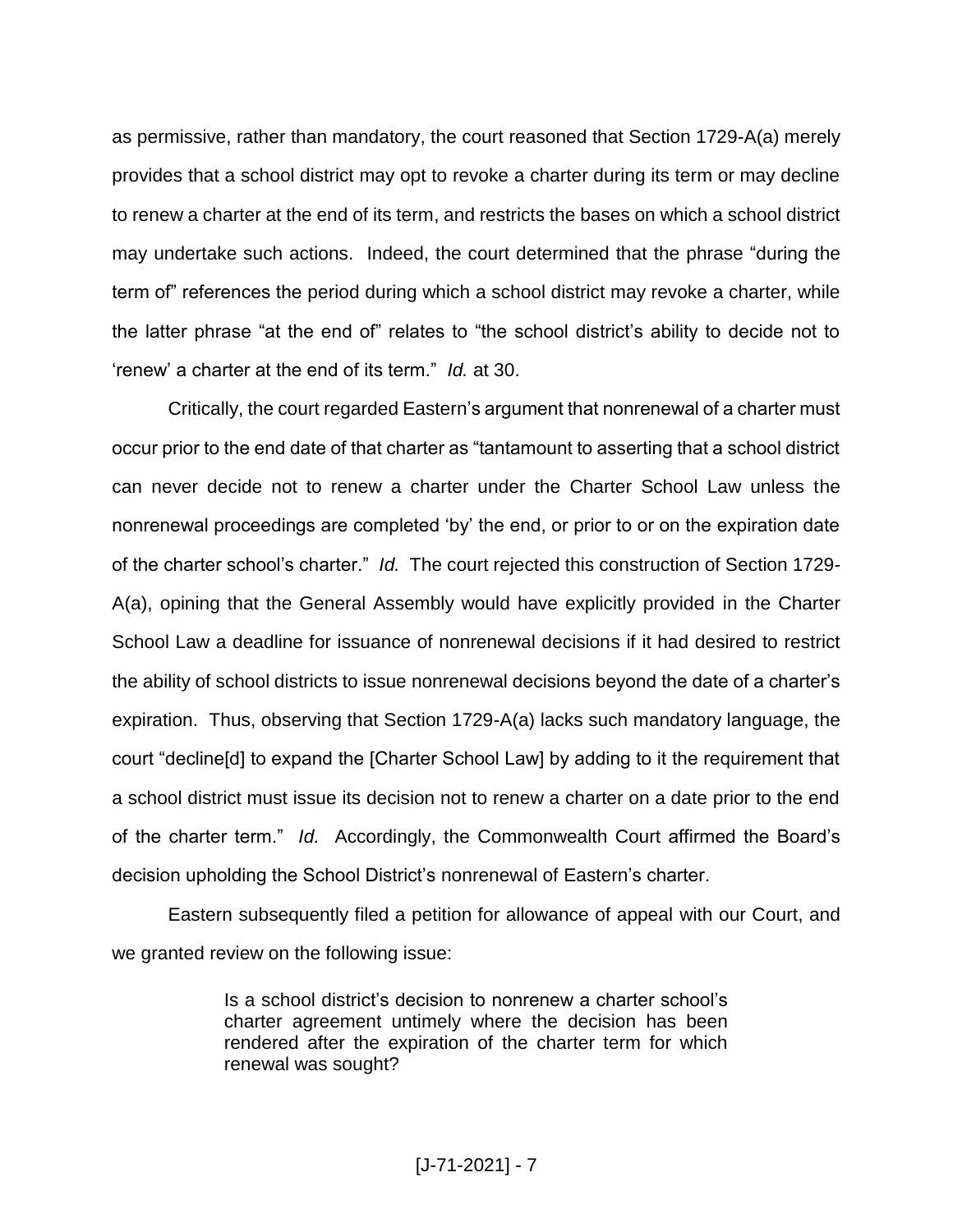*Eastern University Academy Charter School v. School District of Philadelphia*, 373 EAL 2020 (Pa. filed Apr. 7, 2021) (order).

Presently, Eastern argues that the School District's decision not to renew its charter is invalid because the decision was not issued during or at the end of the charter's term, which expired on June 30, 2017. According to Eastern, "[t]here is no provision of the [Charter School Law] that authorizes a school district to decide to nonrenew a charter *after* the expiration of a charter term," emphasizing that, here, the School District issued its decision not to renew the relevant charter on April 26, 2018, nearly ten months after the charter's term had expired. Eastern's Brief at 12 (emphasis original). Turning to the language of Section 1729-A(a), Eastern claims that the phrase "at the end of the term of the charter" refers "to the stated end date of a charter term and does not encompass any date subsequent to the expiration of a charter term." *Id.* at 13. Eastern further suggests that its construction of the provision in this regard garners support from 24 P.S. § 17- 1720-A(a), which dictates that a charter may initially be granted for a term of three to five years, and may subsequently be renewed in five-year increments, *id.*, or for a period of one year if the school district (of the first class) requires more data to assist in its disposition of a charter school's renewal application, *id.* § 17-1720-A(b)(1). In Eastern's view, Section 1720-A's provisions regarding the length of an initial charter and subsequent renewal periods demonstrate that "the term of a charter necessarily has a fixed end point," and that a contrary finding would nullify the concept of charter terms. Eastern's Brief at 13. Thus, Eastern maintains that "at the end of the term of the charter" clearly refers to "the specified end of the operative charter term" and does not encompass any time after expiration thereof. *Id.* at 13-14.

Relatedly, Eastern asserts that the Commonwealth Court's more expansive interpretation of Section 1729-A(a) runs afoul of this Court's decision in *Discovery Charter*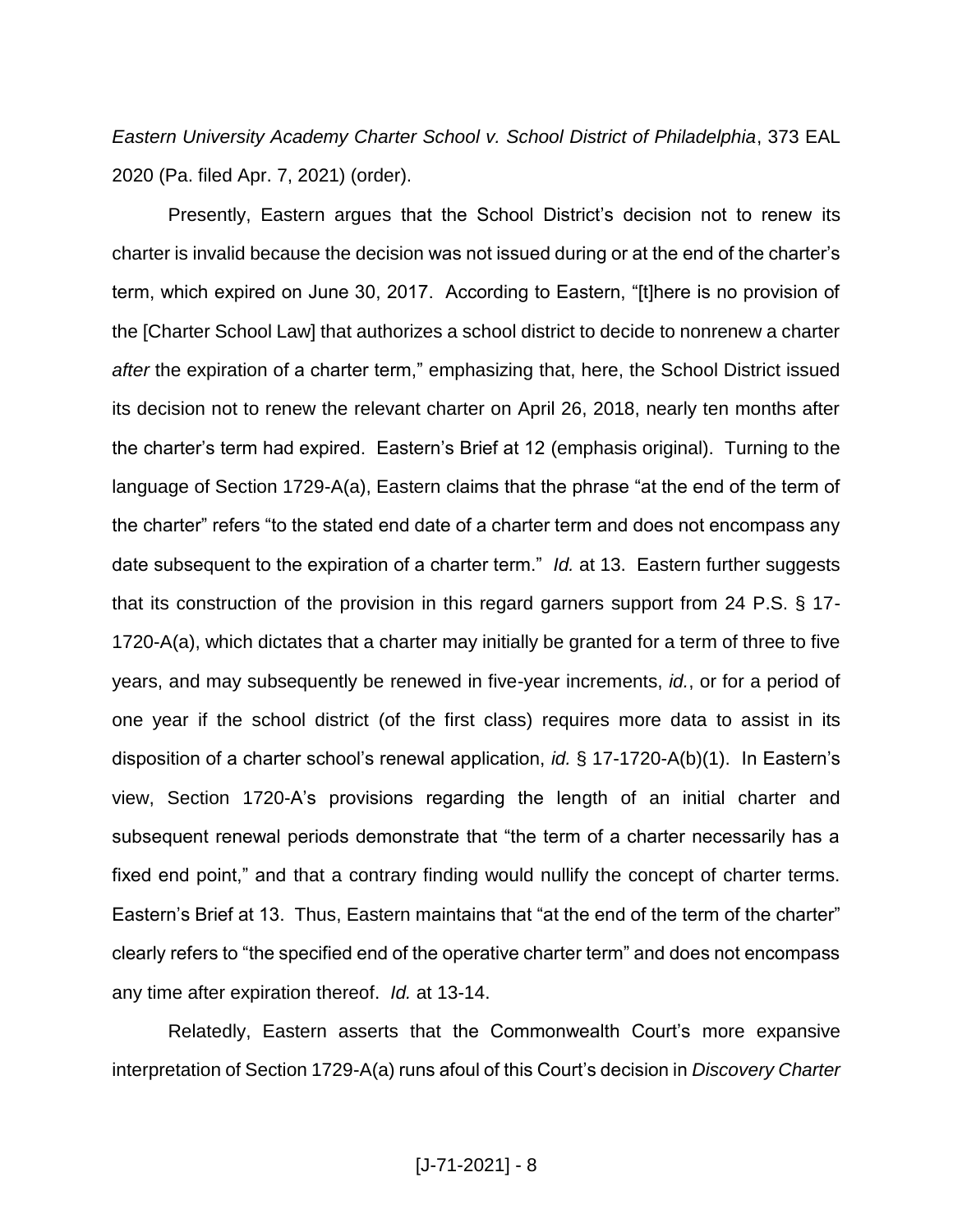*School v. School District of Philadelphia*, 166 A.3d 304 (Pa. 2017) (hereinafter, "*Discovery*") (holding that the Commonwealth Court erred in creating a procedure for amending the material terms of a charter and for evaluating a request for amendment thereof, where the Charter School Law lacked the same). Eastern argues that, here, "[b]ecause the exhaustive legislative scheme of the [Charter School Law] establishes the procedures for charter renewal, those enumerated procedures must be strictly complied with and cannot be expanded upon by judicial interpretation." Eastern's Brief at 15-16 (citation omitted). According to Eastern, the lack of affirmative language in Section 1729- A(a) authorizing a school district to issue a nonrenewal after expiration of the relevant charter term demonstrates that the legislature intended to restrict the timeframe in which a school district may vote not to renew a charter. Eastern's reasoning hinges upon the phrase "at the end of," which, it submits, definitively establishes a deadline by which a school district must issue its decision not to renew a charter. Essentially, Eastern proposes that Section 1729-A(a)'s omission "of any provision authorizing a school district to retroactively nonrenew a charter means that a school district lacks the right to do so under the [Charter School Law]." *Id.* at 17.

Furthermore, Eastern contends that the School District's delayed vote not to renew the charter constituted a "failure to conform to the procedure set forth under Section 1729- A(a)," which, in turn, "extinguished the School District's right to seek termination or nonrenewal of Eastern's charter for the term that had passed." *Id.* at 18. From Eastern's perspective, the lack of an express authorization permitting a school district to revoke or not renew a charter beyond the end date of that charter's term serves as a deadline for nonrenewal, such that a school district's failure to act by that date implicates principles of waiver and effectively nullifies any nonrenewal decision issued thereafter. *See id.* (citing *Madara v. Commonwealth*, 323 A.2d 401, 403 (Pa. Cmwlth. 1974) ("We must come face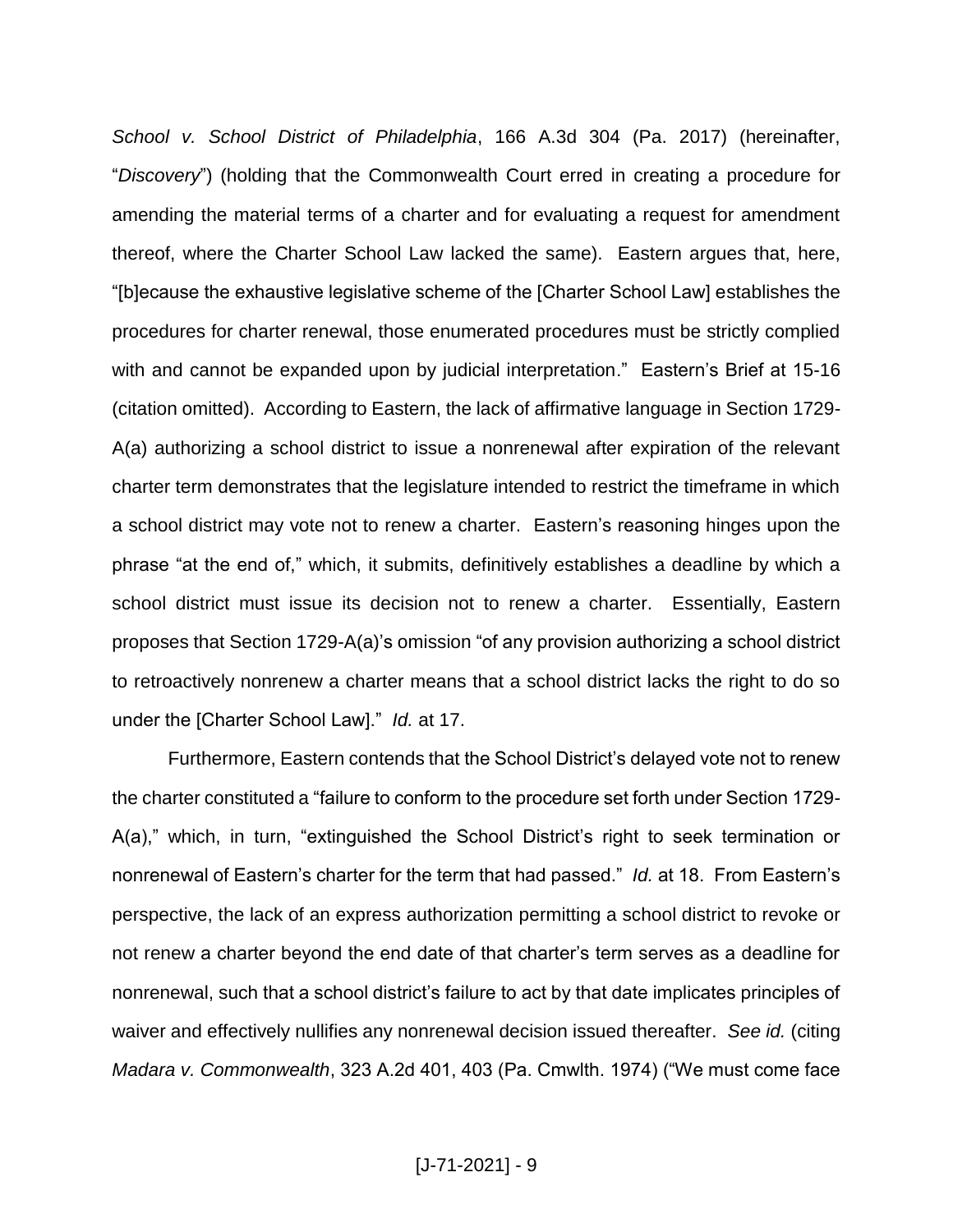to face with the hard fact that, when the Legislature by statute calls for things to be done within stated times, they must be done so or rights fall." (citation omitted))). Eastern, thus, posits that a school district's failure to revoke or nonrenew a charter by the end of that charter's term automatically initiates a new five-year charter term; Eastern also advocates that a school district may not use reasons from the previous term to then justify revocation or nonrenewal during the new, automatically triggered term.

Emphasizing its view that the Commonwealth Court's interpretation of Section 1729-A(a) "negate[s]" the charter term requirements and, thus, "impermissibly conflict[s]" with the express language of Section 1720-A, *id.* at 19, Eastern posits that the judiciary may not rewrite the provisions of the Charter School Law in a manner which strips Section 1720-A of meaning. It criticizes the Board's suggestion that, in order to comply with Section 1729-A(a), a school district is merely obligated to *initiate* its nonrenewal evaluation prior to the expiration of a charter. While Eastern concedes that Section 1729- A(a) is arguably ambiguous as to whether it refers to the school district's final action not to renew or "more generally contemplate[s] the possibility of an interim decision prior to [the] final action to nonrenew," it maintains that, in the broader context of the Charter School Law as a whole, it becomes clear that a school district must render a *final* decision prior to the expiration of the charter term at issue. *Id.* at 20. Indeed, Eastern argues that, "[b]y establishing defined charter term lengths, the exhaustive legislative scheme of the [Charter School Law] does not permit a charter school to exist in limbo without an operative charter term (or, alternatively, for a school district to indefinitely extend a charter term)."<sup>5</sup> *Id.*

<sup>5</sup> Eastern likewise submits that Section 1720-A(b)(1) bolsters its proffered construction of Section 1729-A(a). Section 17-1720-A(b)(1) provides that a school district of the first class may renew a charter for a one-year period if it "determines that there is insufficient data concerning the charter school's academic performance to adequately assess that performance and determines that an additional year of performance data would yield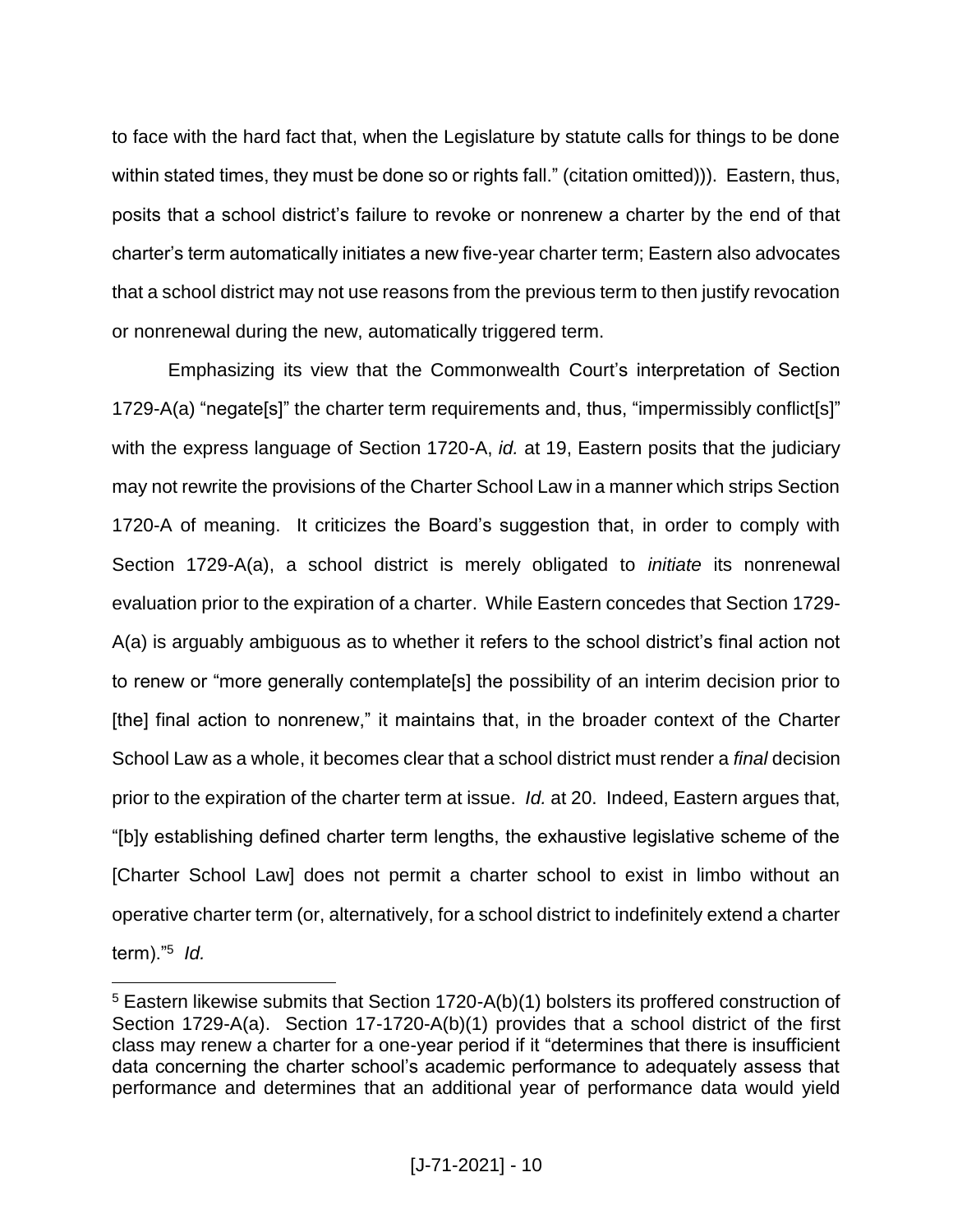Additionally, Eastern posits that requiring a school district to render its final nonrenewal decision prior to the end date of the charter in question would not hinder its ability to "conduct a comprehensive review" in accordance with Section 1728-A(a). Although Eastern admits that enforcing a stringent deadline upon school districts may limit their ability to consider matters which arise late in a charter's term, it suggests that "such a limitation would not necessarily prevent the school district from conducting a thorough review of the charter school's performance and academic data throughout several years leading up to the end of the charter term." *Id.* at 23. Moreover, Eastern suggests that school districts are not compelled to consider every potential piece of data in order to meet their review obligations. In any event, Eastern notes that Section 1720- A(a) also requires that school districts perform annual assessments of charter schools to ensure that they are meeting their stated goals, evidencing that the General Assembly intended for school districts to continually assess the standards of charter schools.

sufficient data to assist the governing board" in reaching its ultimate renewal decision. 24 P.S. § 17-1720-A(b)(1). Eastern claims that this provision "would serve no discernible purpose if school districts were permitted to retroactively decide upon nonrenewal after the expiration of a charter term." Eastern's Brief at 21. The School District responds that Section 1720-A(b) is applicable only in one extremely limited situation — namely, where a school district of the first class (the School District is currently the sole member of that category) requires additional data "concerning the charter school's academic performance" in the course of disposing of that charter school's request for a traditional five-year renewal. 24 P.S. § 17-1720-A(b)(1). This limited application excludes all other school districts in the Commonwealth and, moreover, does not assist the School District when it is considering not renewing a charter on any other bases for nonrenewal contained in Section 1729-A(a) beyond a charter school's failure "to meet the requirements for student performance," *id.* § 17-1729-A(a)(2), such as a charter school's failure to "meet generally accepted standards of fiscal management or audit requirements," *id.* § 17-1729-A(a)(3), or its "[v]iolation of any provision of law from which the charter school has not been exempted," *id.* § 17-1729-A(a)(5). We decline to base our interpretation of Section 1729-A(a), which is applicable to all school districts, on a perceived tension with a provision which applies to one class of school districts under extremely limited circumstances.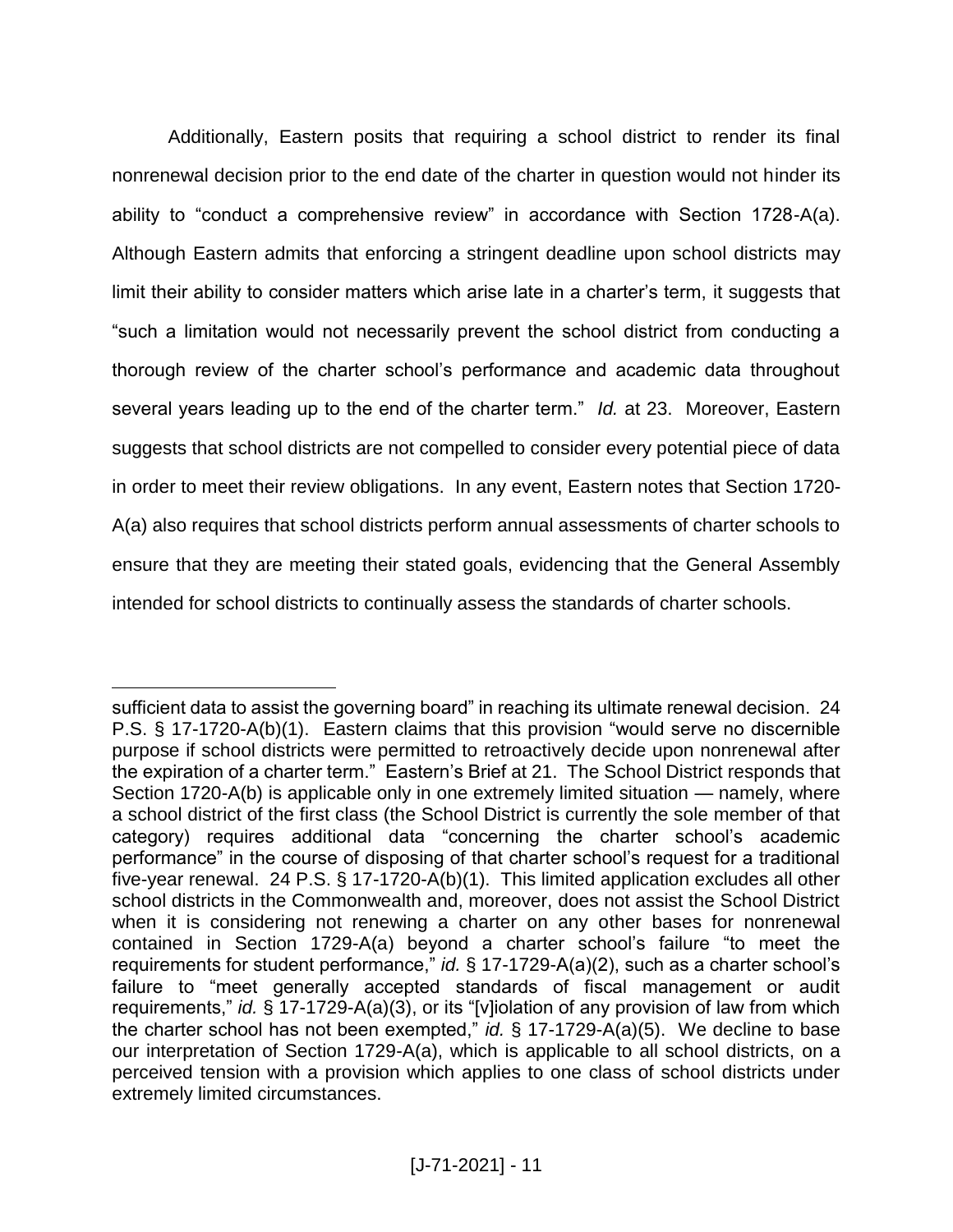Noting that standardized tests are administered to students in Pennsylvania late in a school year and are not published by the PDE for several months thereafter, Eastern theorizes that the General Assembly possessed two alternative options in enacting the Charter School Law:

> 1) require a school district to act upon renewal before the expiration of a charter term, and thereby provide some degree of finality to stakeholders (including parents, students, and staff); or 2) instead permit a school district to drag the process along indefinitely in order to exhaust the consideration of data and information not available until late into or subsequent to an expiring charter term.

*Id.* at 24. In Eastern's opinion, the General Assembly opted for the former alternative by tying a school district's decision not to renew a charter to the end of that charter's expiring term. Eastern also submits that, despite the School District's claim that barring nonrenewal decisions which are issued following expiration of a charter's term would yield unreasonable results, interpretive rules mandate that courts give effect to every provision of a statutory scheme, citing 2 Pa.C.S. § 1921(a). Eastern, thus, maintains that we must adhere to the language of the Charter School Law, even if doing so leads to the unreasonable results to which the School District alludes.

Finally, Eastern argues that its construction of Section 1729-A(a) is consistent with *Community Academy*, *supra*. In Eastern's view, while, in *Community Academy*, the Commonwealth Court held that a school district's renewal decision under Section 1729- A(a) remains pending until the school district takes final action, "the court did not consider the substantive question of whether a potential defense might lie in the school district's failure to timely decide upon nonrenewal." Eastern's Brief at 27-28. Accordingly, for the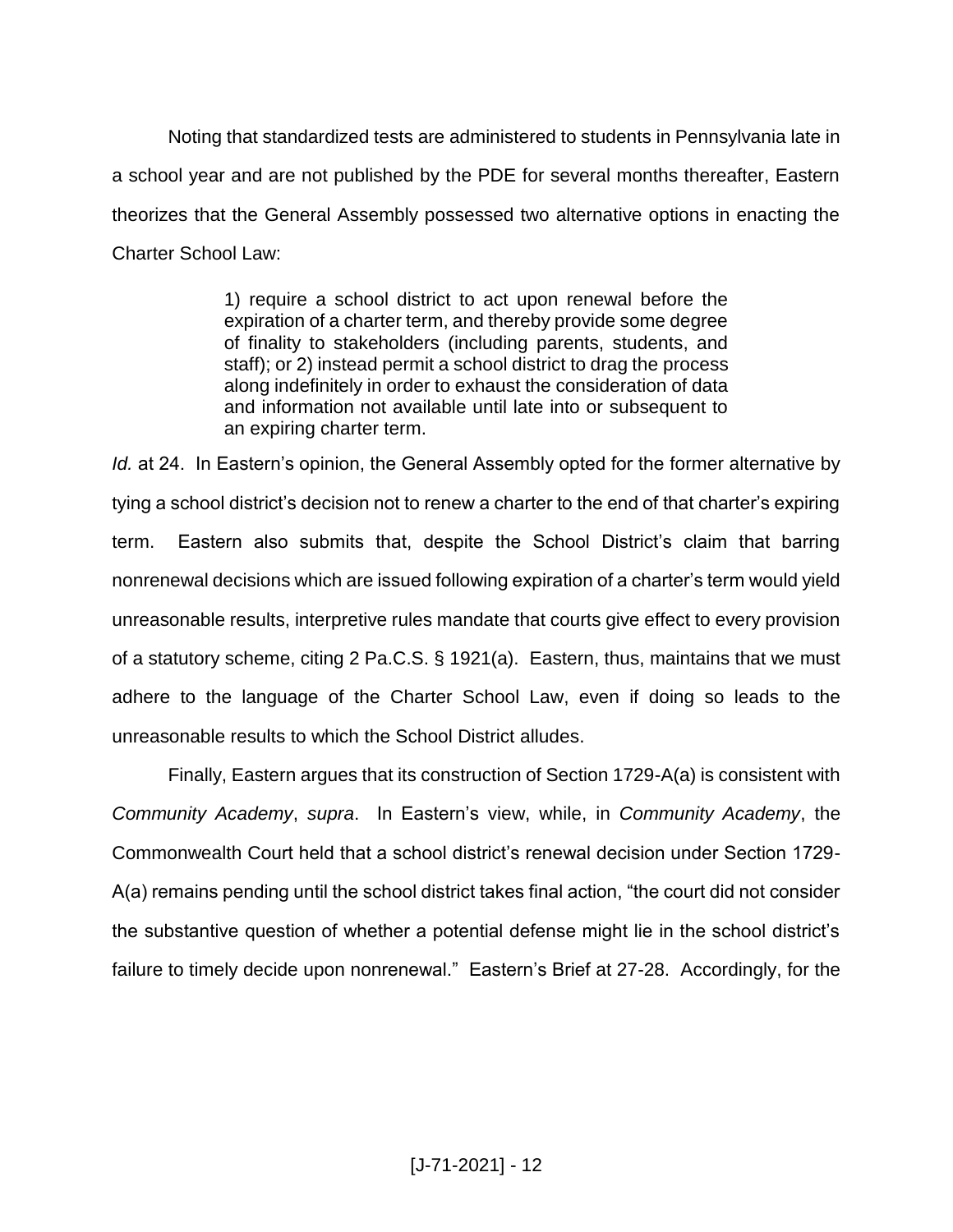foregoing reasons, Eastern asks us to reverse the Commonwealth Court's decision upholding the School District's nonrenewal of Eastern's charter.<sup>6</sup>

 $\overline{a}$ <sup>6</sup> A group of public charter schools ("Public Charter Schools"), consisting of seven brickand-mortar charter schools and five cyber charter schools operating in the Commonwealth, filed an *amicus* brief on behalf of Eastern. They argue, in a similar vein to Eastern, that the plain language of Section 1729-A(a) controls the outcome of this matter. More specifically, Public Charter Schools focus on the legislature's use of the word "at" in the provision, asserting that the word refers to a set point in time — namely, the end date of a charter school's charter term — rather than some more obscure, unspecified time in the future. To that end, Public Charter Schools offer that the word "at" is generally employed to indicate that an event will happen "at" a certain time, emphasizing that "at" is not interchangeable with "after." Moreover, Public Charter Schools claim that the legislature used "at the end of" in other statutes to indicate that something must be completed by a specified date. *See*, *e.g.*, 24 P.S. § 15-1532 (requiring teachers to provide grades for students "at the end of each term" or face loss of salary); 11 Pa.C.S. § 13607(b)(3) ("The absolute ownership of the building shall revert to the city, free of claim or charge, at the end of the term of the lease or renewal of the lease."): 42 Pa.C.S. § 1602(c) ("The members of the [Court of Judicial Discipline] shall serve for terms of four years, except that the member, rather than the successor of the member, shall continue to participate in any hearing in progress at the end of the term of the member."). According to Public Charter Schools, these examples clarify "that the intent of the General Assembly is that the phrase 'at the end of the term' is to mean at the actual end of the term, and not some other, unspecified time later." Public Charter Schools' Brief at 16-17.

Public Charter Schools also contend that the Board ignored the plain language of the statute by finding that a school district is required only to *initiate* the nonrenewal process prior to the set end date of a charter, but need not complete that process or reach a final decision. By doing so, Public Charter Schools assert, the Board acknowledged that Section 1729-A(a) indeed encompasses a deadline, while declining to find that deadline applicable to the completion of the proceedings. Relatedly, Public Charter Schools aver that a school district which "decides to begin nonrenewal proceedings does not 'choose' to nonrenew a school" within the meaning of Section 1729-A(a) because "choose" is synonymous with the word "decide." *Id.* at 19. In this vein, Public Charter Schools reason that a school district has chosen not to renew a charter only when it has taken formal action following a hearing, public comment, and an official vote.

Additionally, Public Charter Schools argue that, even if we should determine that Section 1729-A(a) is ambiguous, the consequences of the lower court's and the School District's interpretation would be unreasonable, as it would eviscerate any incentive that school districts may have had to act in a timely manner with respect to charter renewal applications. Public Charter Schools cite to several instances in which member schools have waited lengthy periods to attain disposition of their renewal applications. According to Public Charter Schools, enduring substantial waiting periods, such as the nine-year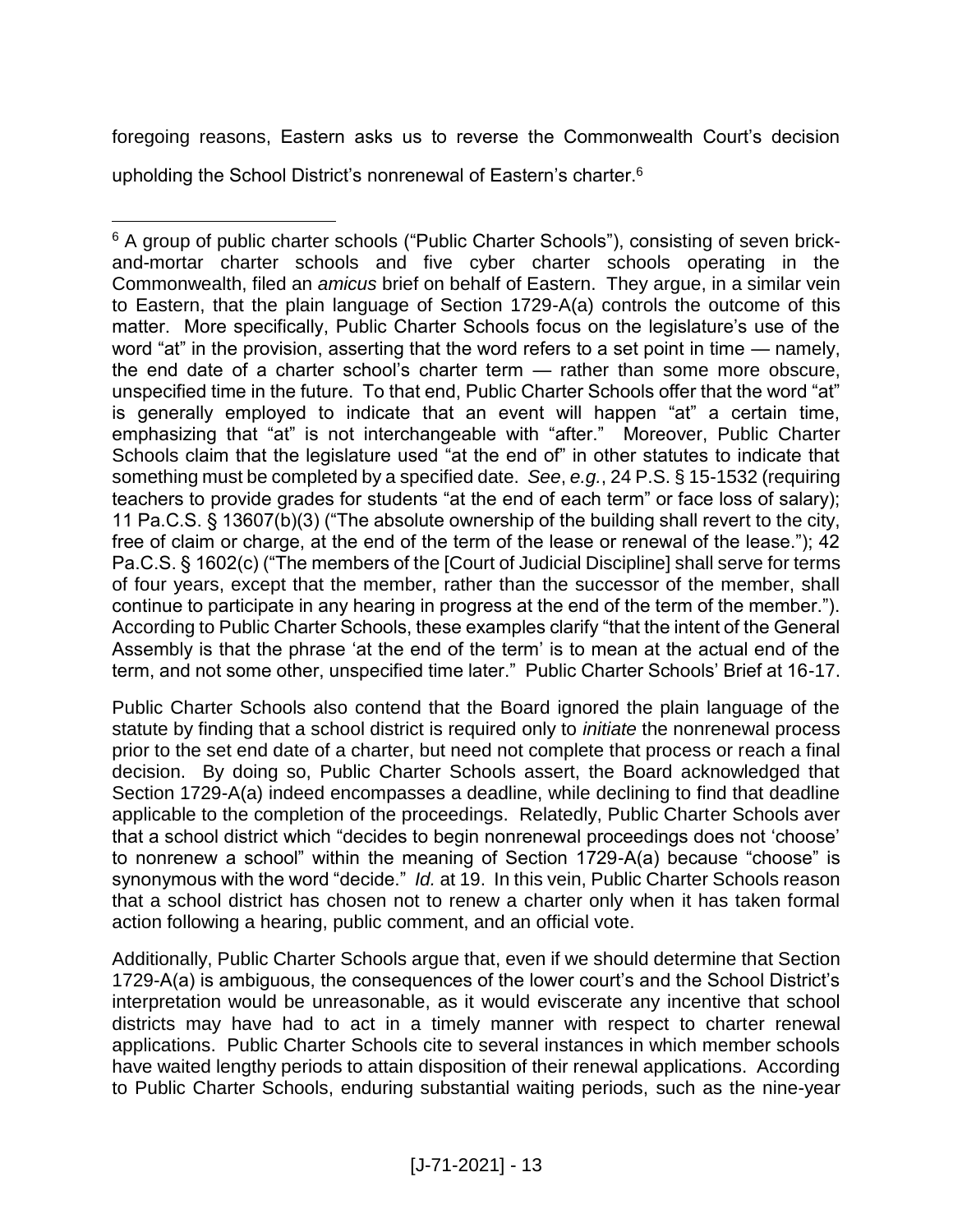The School District counters that the Board and the Commonwealth Court correctly concluded that Section 1729-A(a) contains no deadline by which school districts are mandated to complete nonrenewal proceedings. Indeed, the School District adopts the lower tribunals' position that Section 1729-A(a) simply authorizes school districts to revoke a charter during the charter term or to opt not to renew a charter at the end of a charter term. The School District maintains that the General Assembly would have explicitly stated that charter renewal decisions must be completed by a specific date if it had intended to promulgate such a deadline. Similarly, the School District observes that the General Assembly could have easily indicated that a charter will automatically renew at the end of a charter term in the absence of a school district's decision not to renew. To that point, the School District notes that the General Assembly included automatic renewal language elsewhere in the Charter School Law, demonstrating that it recognizes the type of language necessary to create an automated process. *Id.* at 16 (citing 24 P.S. § 17-1729.1-A(a) (delineating the process by which two or more charter schools may consolidate into a multiple charter school organization, whereby the PDE and the authorizing school district "will be deemed to have approved the consolidation" if they do not each perform their duties with respect to an application within 45 days after receipt thereof)). The School District emphasizes that the General Assembly provided no specific

period to which one member charter school was subjected, places charter schools in limbo, depriving them of the ability to make long-term decisions and damaging their ability to obtain financing, new students, and staff members. Public Charter Schools also note that, in their view, permitting school districts to issue nonrenewal decisions with no deadline would enable school districts to utilize delays in reaching decisions to their advantage by leveraging discretion over timing to garner concessions from charter schools during the renewal process. For example, Public Charter Schools claim that a school district could coerce a charter school into agreeing to an enrollment cap. They maintain that their construction of Section 1729-A(a) provides school districts with strong incentive to address renewal applications and prevents them from wielding unchecked power over charter schools.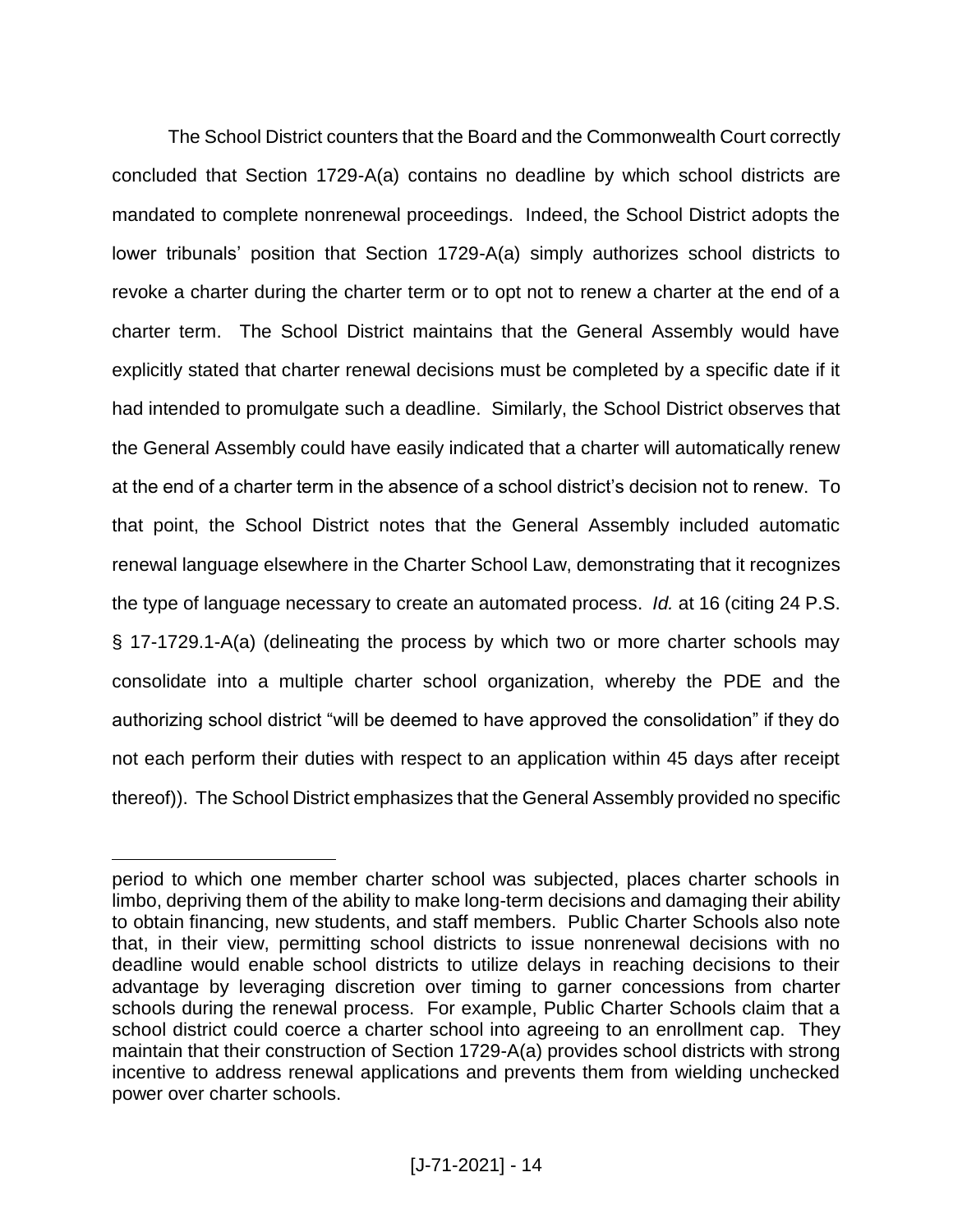timeframe for renewal decisions, signifying that it did not envision imposing such time limitations. In the School District's view, the language of Section 1729-A(a) is unambiguous, which is justification alone for affirming the Commonwealth Court.

Alternatively, the School District argues that, even if the statute is ambiguous, the Commonwealth Court's interpretation of the provision comports with the Charter School Law as a whole and garners support from the Statutory Construction Act. In that respect, the School District asserts that Eastern's interpretation of Section 1729-A(a) would lead to absurd and unreasonable consequences, the most prominent of which would be interfering with school districts' ability to comply with the various due process protections incumbent in the charter renewal procedure. According to the School District, it is not feasible to require a school district to complete the obligatory tasks — *i.e.*, starting and completing a comprehensive review of the charter school's data and operations; presenting the school board with a recommendation that it initiate nonrenewal proceedings; adhering to due process requirements in the Charter School Law; and, ultimately, issuing a final decision — before the subject charter's term ends. The School District explains that, in the course of creating a renewal recommendation report, its CSO reviews a vast amount of information pertaining to all aspects of a charter school's operations, noting that it is at the mercy of the PDE, the charter school itself, and numerous third parties to provide it with necessary information. The School District also highlights that it is often tasked with reviewing multiple renewal applications in a single year, as was the case during the 2016-2017 school year, when it was simultaneously evaluating 26 charter schools. Based on the sheer amount of data it reviews in determining whether to renew a charter, the School District submits that it would be nonsensical and unfair to require all aspects of the nonrenewal process to be completed prior to the end of the charter term. Moreover, the School District asserts that a stringent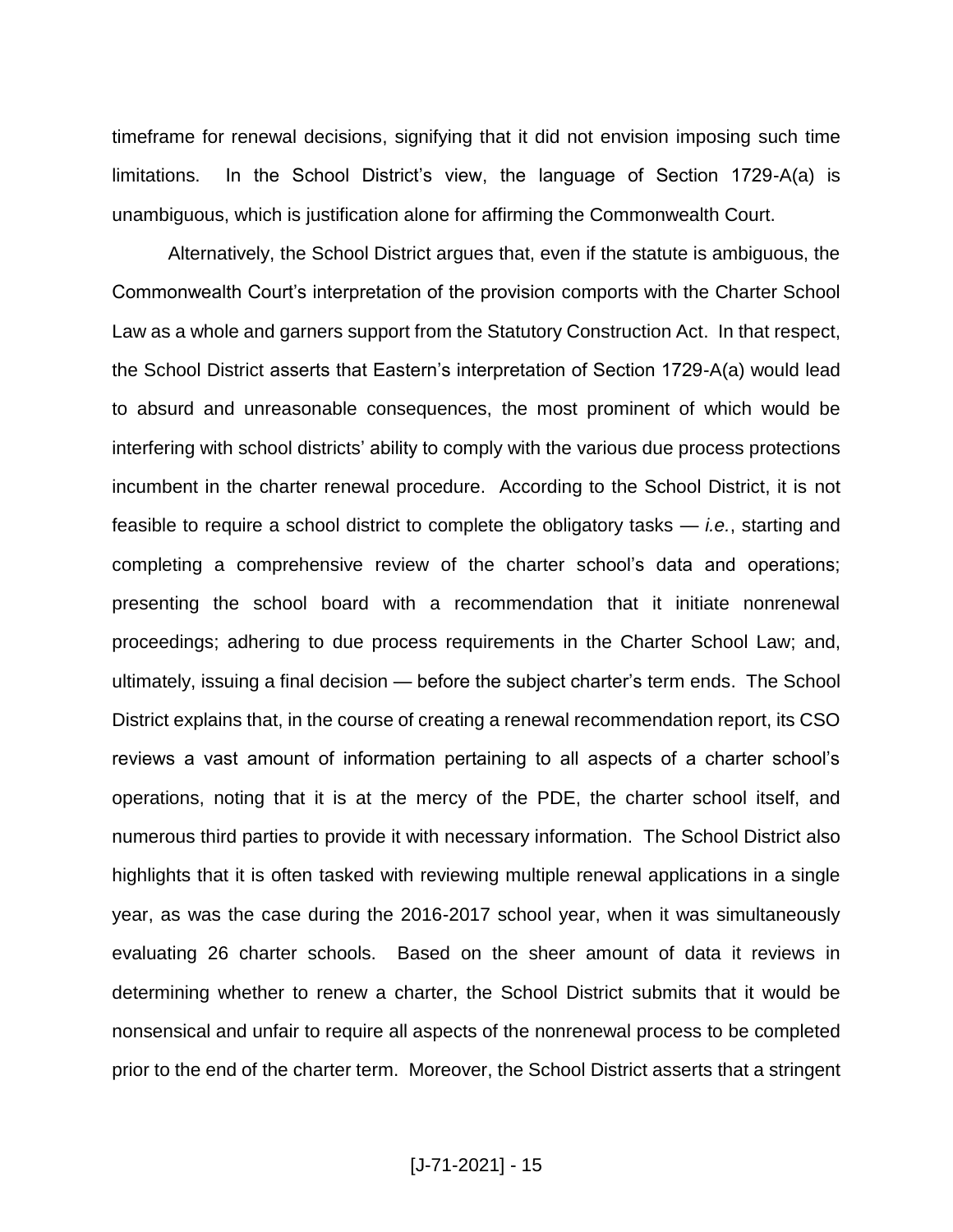deadline would deprive school districts of the ability to review data from the year or two just preceding a charter's expiration, harming both school districts and charter schools by impeding review of information which may have impacted, favorably or unfavorably, its decision.

Furthermore, the School District contends that Section 1729-A(c), which compels a reviewing school district to provide grounds for nonrenewal, give reasonable notice to the charter school, provide a public hearing, and accept comments from the public, contains no deadline by which the process must be completed. Likewise, the School District notes the lack of any time constraints on renewal decisions in Section 1729-A(f), as it permits charter schools to continue to operate while the nonrenewal process is completed and reviewed on appeal before the Board. *See* 24 P.S. § 17-1729-A(f) ("Except as [otherwise] provided . . . the charter shall remain in effect until final disposition by the appeal board."). The School District also claims that such a deadline would be unworkable, in light of the number of people and entities involved in the process, which nearly guarantees that there will be scheduling conflicts and delays attributable to the hearing officer, witnesses, charter school personnel, and school district personnel. Indeed, the School District notes that, here, it required approximately seven weeks to gather evidence and to exchange witness lists and exhibits prior to the commencement of the nonrenewal hearing; that scheduling impacts resulted in the parties holding more than a dozen days of hearings over a three-month period; and that the hearing officer sought input from the parties, both of which submitted proposed findings of fact, conclusions of law, and briefs after the transcripts from the hearings were completed. In sum, the School District avers that "the totality of the requirements in Section 1729-A(c) reflect a process that takes at least several months." School District's Brief at 24.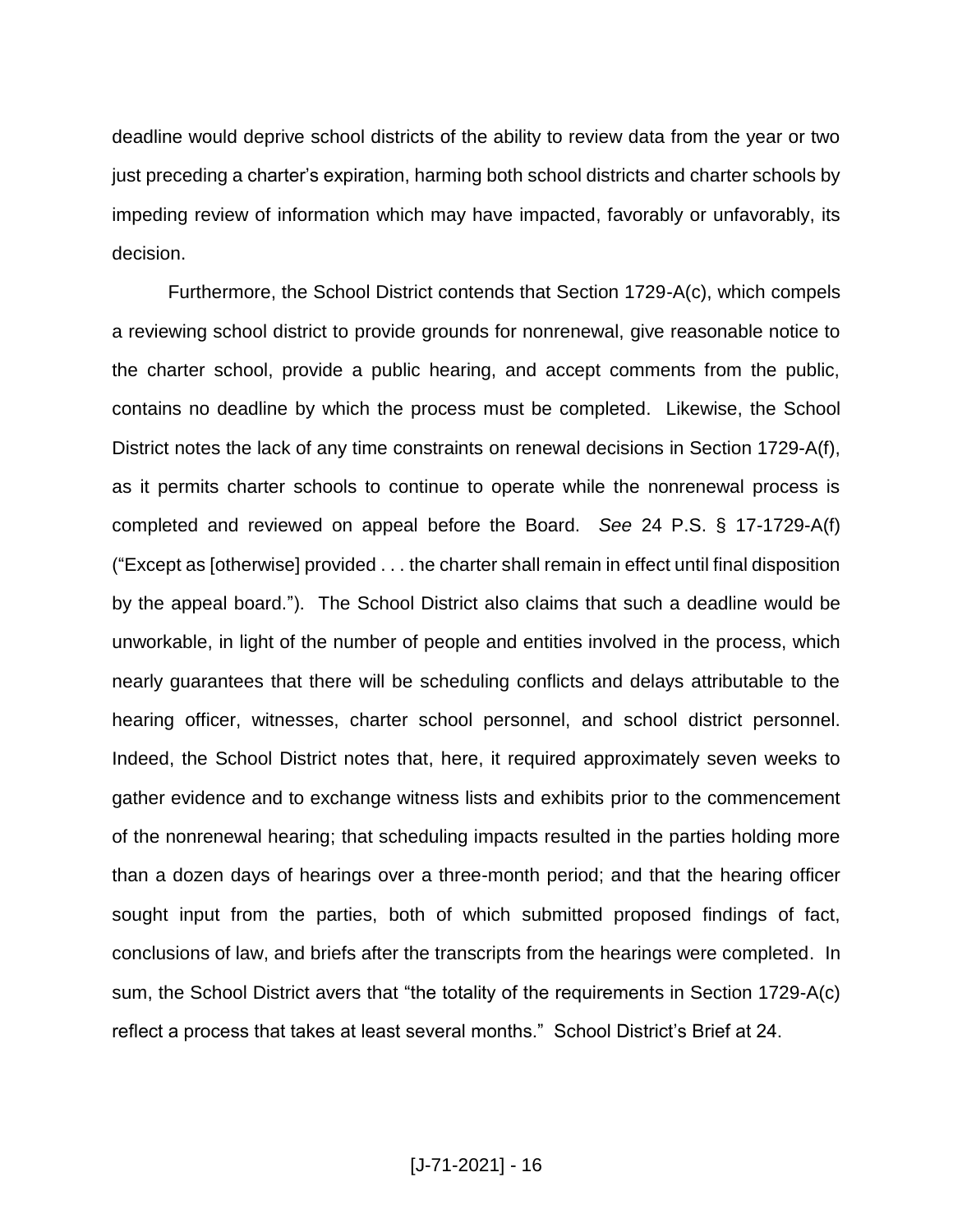Critically, the School District suggests that requiring the due process obligations contained in Section 1729-A to be completed by the end of a charter's term would permit a charter school to escape an unfavorable decision by simply declining to participate in the process in a timely manner. Further, the School District maintains that implementing a strict deadline would eliminate any possibility of school districts meaningfully complying with the legislature's mandate that they complete a comprehensive review prior to nonrenewal, as significant information would remain unavailable.

Contrary to Eastern, the School District views *Discovery*, *supra*, as inapposite, stressing that, therein, we were tasked with determining whether the Charter School Law provided any statutory basis for a charter amendment process and, if not, whether the judiciary had improperly rewritten the statute by adopting such a procedure. The School District argues that, unlike in *Discovery*, the plain language of the Charter School Law addresses the process associated with a school district's decision not to renew a charter. In its view, the Commonwealth Court's interpretation of Section 1729-A(a) "was not an 'expansion' of the statute," but instead was the result of "a straightforward exercise in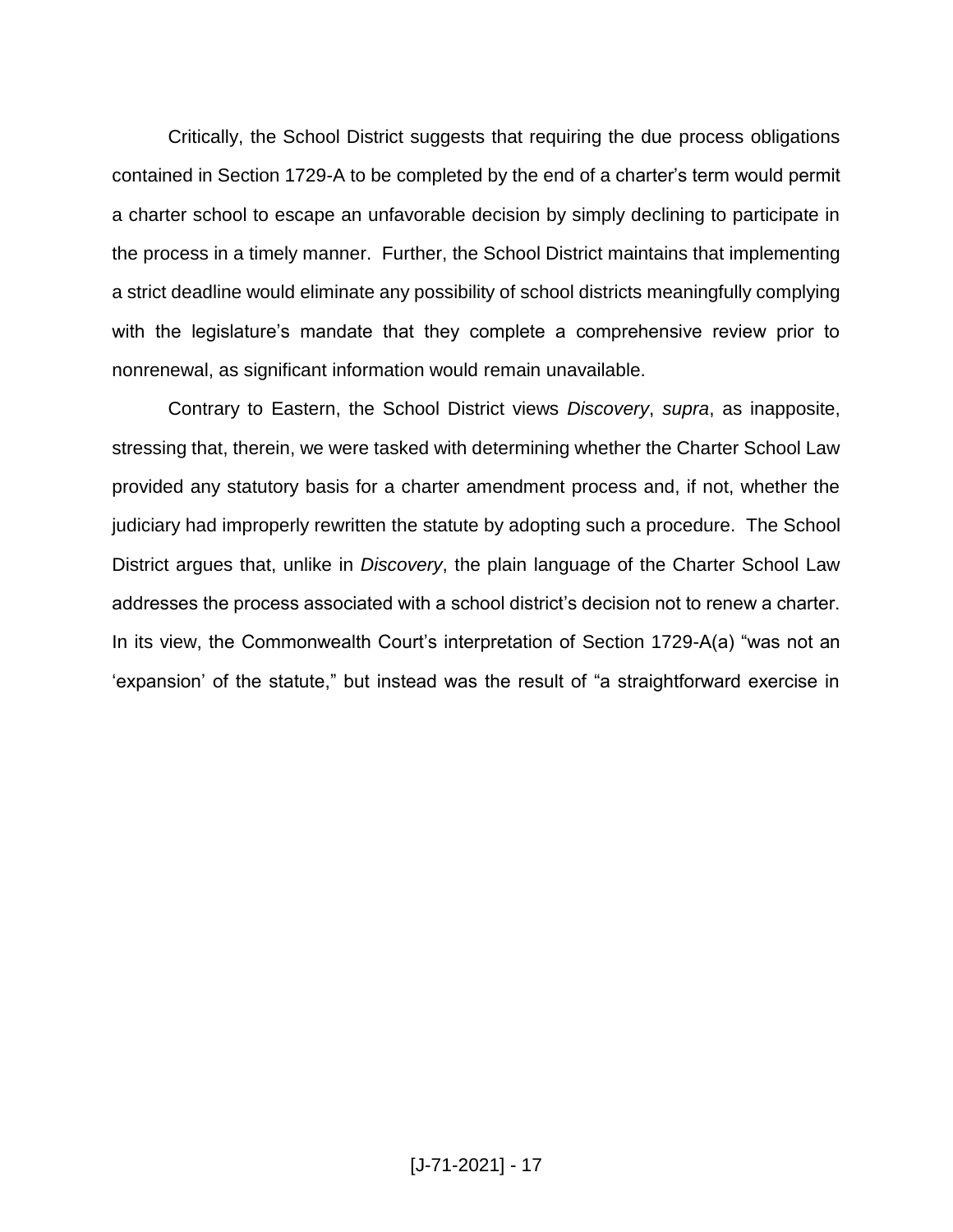statutory review and interpretation." *Id.* at 32.<sup>7</sup> <sup>8</sup> In light of the foregoing, the School District asks us to uphold the Commonwealth Court's interpretation of Section 1729-A(a) and to find that the provision contains no deadline for issuance of a decision not to renew a charter school's charter.<sup>9</sup>

The School District likewise discounts Public Charter Schools' attempt to analogize the legislature's inclusion of "at the end of the term of the charter" in Section 1729-A(a) to its use of "at the end of the term of the lease" in Section 13607(b)(3) of the Third Class City Code and "at the end of the term" in Section 1602(c) of the Judicial Code. With respect to the former, the School District maintains that the Third Class City Code "sets a timeframe for a statutorily prescribed reversion of a property interest to occur without the need for any further process," *id.* at 44, whereas Section 1729-A includes stringent due process aspects to which school districts must adhere. Similarly, the School District asserts that Section 1602(c) of the Judicial Code contains no deadline and simply allows a member of the Court of Judicial Discipline continued participation in hearings which are already in progress at his or her term's end, endowing that member with a timeframe in which he or she continues to possess some judicial authority after the term of service ends. According to the School District, neither of these statutes indicate a deadline by which a person or entity must act.

<sup>8</sup> The School District submits that Public Charter Schools has raised factual issues that are beyond the scope of the record, protesting that it lacks the ability to rebut several claims made regarding charter schools which fall outside of its own authorization, including the cyber charter schools, which are authorized by the PDE. In any event, the School District faults several of the charter schools that it has authorized for delays in the renewal of their charters, claiming that those charter schools refused to sign renewal charters of their own volition, resulting in the schools remaining in status quo with no renewal decision.

<sup>9</sup> The Pennsylvania School Boards Association (the "PSBA") submitted an *amicus curiae*  brief which largely echoes the arguments proffered by the School District. However, the PSBA emphasizes its view that the legislature intended Section 1729-A to serve as a "means of oversight, quality assurance[,] and accountability regarding a charter school's

 $\overline{a}$ <sup>7</sup> The School District rejects *amici* Public Charter Schools' reliance upon 24 P.S. § 15- 1532 in claiming that "at the end of the term" cannot encompass any action taken "after" the end of the term. The School District explains that, although teachers are required under that provision to provide grades "at the end of each term" to ensure that they receive their last month of their salaries, "the statutory language does not require the grades to be submitted on the exact last day of the term." School District's Brief at 43. Rather, the School District observes, the statute merely requires teachers to submit the grades for a particular term in time to appear on the corresponding report card, which is not issued on the exact end date of a school term, but, instead, arrives some time thereafter.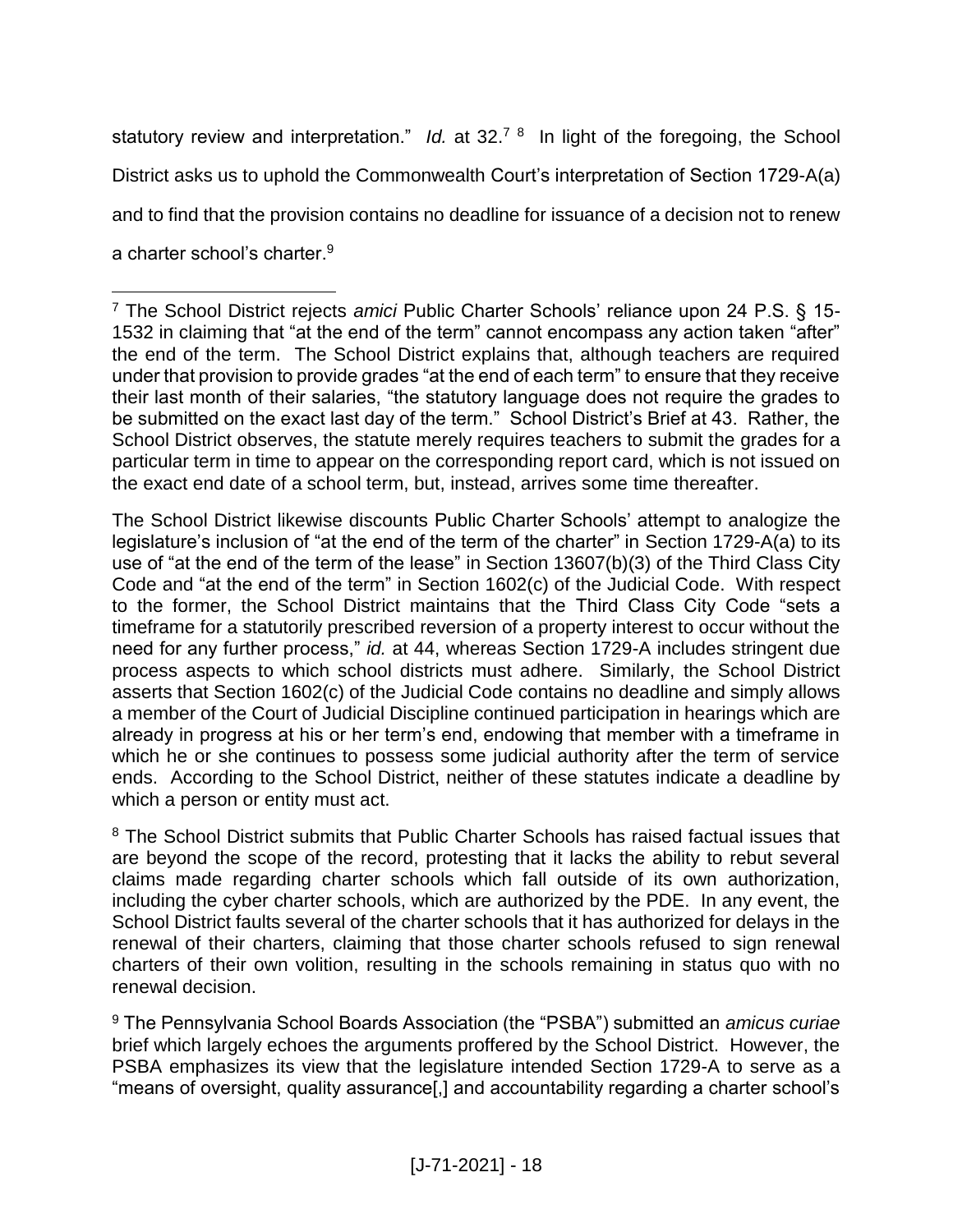With the parties' arguments on hand, we turn to the issue currently before us —

the statutory interpretation of "at the end of the term of the charter" within the meaning of

Section 1729-A(a) of the Charter School Law.<sup>10</sup> As noted *supra*, Section 1729-A(a)

provides:

 $\overline{a}$ 

(a) During the term of the charter or *at the end of the term of the charter*, the local board of school directors may choose to revoke or not to renew the charter based on any of the following:

(1) One or more material violations of any of the conditions, standards or procedures contained in the written charter signed pursuant to section 1720-A.

(2) Failure to meet the requirements for student performance set forth in 22 Pa. Code Ch. 5 (relating to curriculum) or subsequent regulations promulgated to replace 22 Pa.Code Ch. 5 or failure to meet any performance standard set forth in the written charter signed pursuant to section 1716-A.

(3) Failure to meet generally accepted standards of fiscal management or audit requirements.

(4) Violation of provisions of this article.

educational performance, fiscal management[,] and legal compliance." PSBA's Brief at 7. The PSBA argues that oversight of charter schools is of the utmost importance, given that the schools are funded by taxpayer dollars but governed by boards of trustees, which are not elected by the general public and have no accountability thereto. The PSBA also highlights the legislative history underlying the enactment of the Charter School Law, including various comments by members of the General Assembly indicating their desire to ensure that charter schools remain accountable. *See id.* at 8-9 (citing statements of Representative Cowell, Senator Mowery, Senator Schwartz, and Senator Rhoades). In the PSBA's view, imposing a stringent deadline by which school districts must finalize renewal decisions "would weaken or defeat [the] critical accountability process, whether by forcing it to be rushed and shallow with fewer safeguards, or by forcing it to begin much earlier and thereby truncating the period of performance being evaluated." *Id.* at 11.

<sup>10</sup> This presents a question of law; thus, our standard of review is *de novo* and our scope of review is plenary. *S & H Transport, Inc. v. City of York*, 210 A.3d 1028, 1038 (Pa. 2019).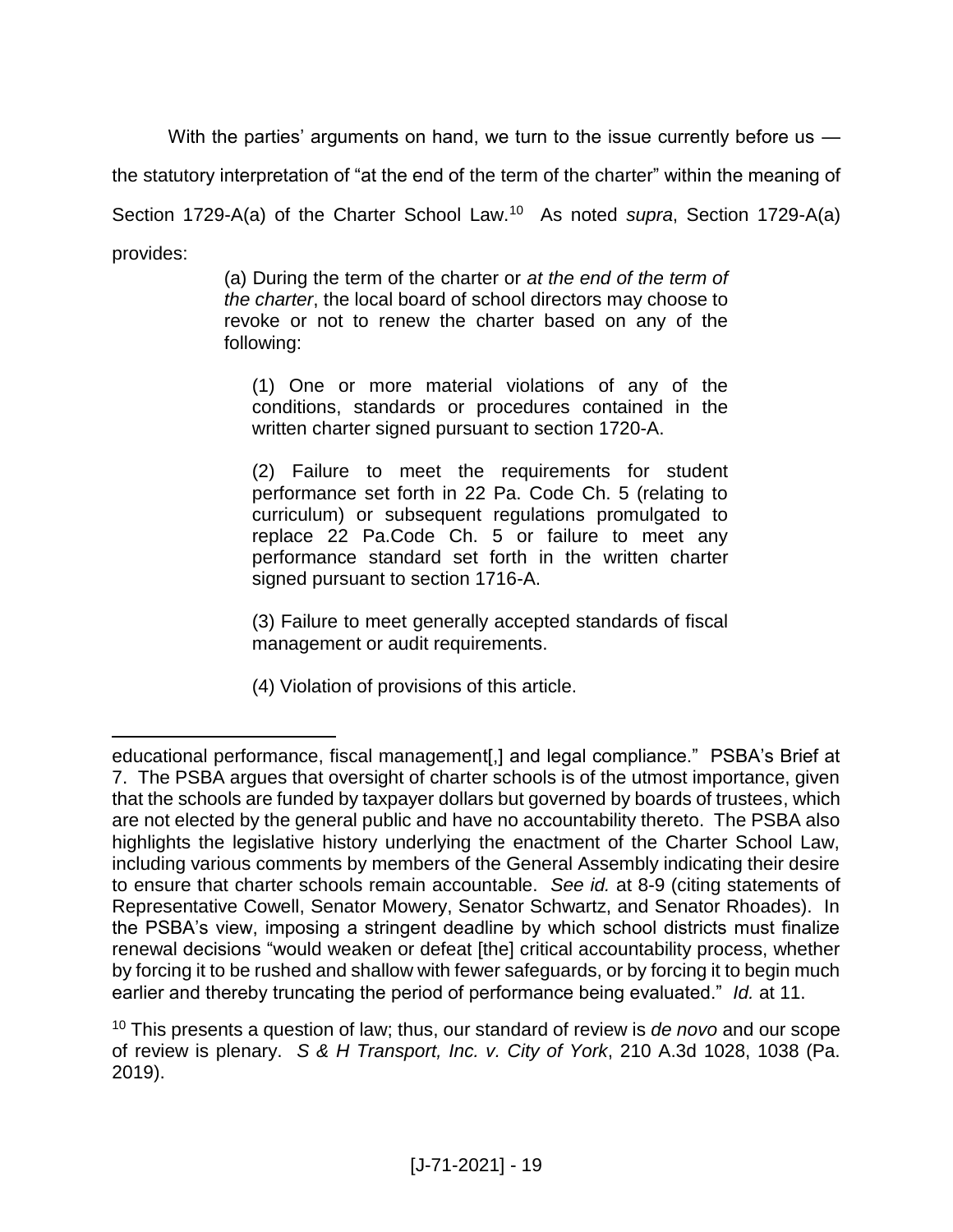(5) Violation of any provision of law from which the charter school has not been exempted, including Federal laws and regulations governing children with disabilities.

(6) The charter school has been convicted of fraud.

24 P.S. § 17-1729-A(a) (emphasis added; footnotes omitted).<sup>11</sup>

Our Court has often reiterated that "our paramount goal in interpreting a statute is to 'ascertain and effectuate the intention of the General Assembly.'" *Greenwood Gaming & Ent., Inc. v. Commonwealth of Pa.*, --- A.3d ---, 2021 WL 5349226, at \*6 (Pa. filed Nov. 17, 2021) (citations omitted); *see* 1 Pa.C.S. § 1921(a). Generally, the best indicator of legislative intent is a statute's plain language; thus, "[w]hen words of a statute are clear and free from ambiguity, the letter of it is not to be disregarded under the pretext of pursuing its spirit." 1 Pa.C.S. § 1921(b). However, where the statutory language is not explicit, we discern the intention of the General Assembly by considering the various factors enumerated in 1 Pa.C.S. § 1921(c), including the occasion and necessity for the statute, the object to be attained by the legislation, and the consequences of a particular interpretation. Moreover, in ascertaining legislative intent, we presume that "the General Assembly does not intend a result that is absurd, impossible of execution or unreasonable." *Id.* § 1922(1). We also bear in mind the General Assembly's directive that words and phrases "shall be construed according to rules of grammar and according to their common and approved usage." *Id.* § 1903(a). Finally, "in ascertaining legislative intent, every portion of statutory language is to be read together and in conjunction with

<sup>11</sup> We reject Eastern's contention that *Discovery*, *supra*, applies, here. In that case, we held that there was nothing in the Charter School Law "to suggest that the General Assembly intended that the terms of a binding charter be disregarded in favor of a judicially-created 'amendment' procedure," 166 A.3d at 319, or to support the Commonwealth Court's conclusion that a school district's failure to act upon an amendment request equated to a denial which was automatically appealable to the Board. Here, we are merely interpreting the language of Section 1729-A(a), as written by the General Assembly, to ascertain whether it encompasses a deadline by which school districts must act.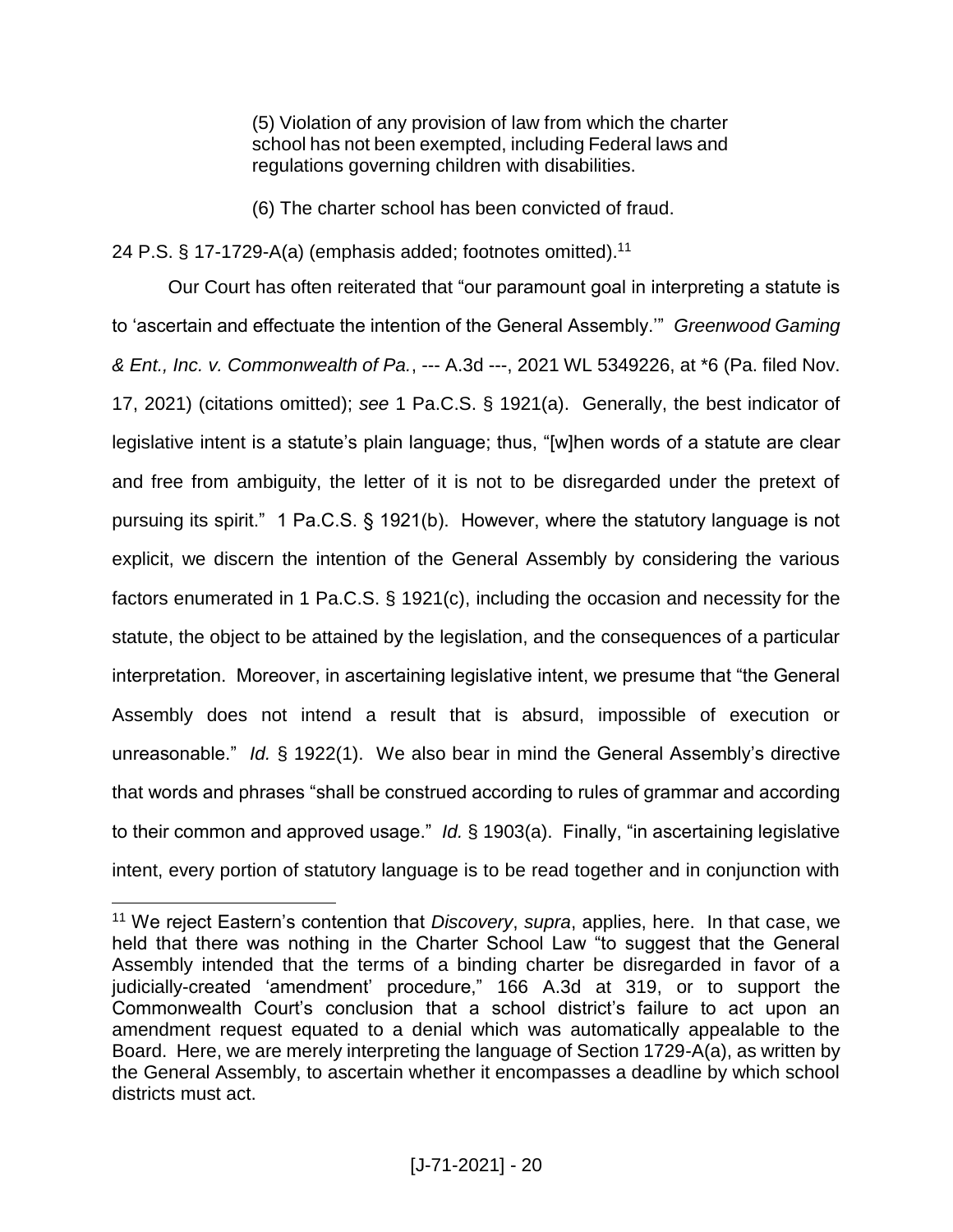the remaining statutory language, and construed with reference to the entire statute as a whole." *Commonwealth v. Office of Open Records*, 103 A.3d 1276, 1285 (Pa. 2014) (citation and internal quotation marks omitted).

Initially, we reject Eastern's contention that the phrase "at the end of the term of the charter" plainly imposes a deadline, requiring nonrenewal decisions to be issued before the last date of a charter term. While "at" is a preposition which is generally used, *inter alia*, "to indicate" a "position in time,"<sup>12</sup> the legislature's usage of the word does not clearly establish that it intended school districts to render final nonrenewal decisions by a specified date. As the School District cogently explained, the General Assembly could have easily opted to employ more definitive language if it had intended to impose such a deadline; for example, it could have utilized the word "by" instead of "at," which would have clearly intimated that it intended for a school district to issue a final decision not to renew a charter "not later than" the end of the term of the charter.<sup>13</sup> The language chosen by the legislature is not so definitive.<sup>14</sup>

Moreover, in our view, the language of Section 1729-A(a), when read in the context of the Charter School Law as a whole, strongly indicates that the General Assembly did not intend to impose a deadline by which school districts must conclude nonrenewal proceedings, nor did it intend to enact an automated renewal process, which would be a necessary corollary of a deadline. Indeed, Section 1720-A(a) confirms that the legislature intended for renewal to be attained only through "reauthorization" by the local school

<sup>12</sup> *See At*, *Merriam-Webster.com*, *available at* https://www.merriamwebster.com/dictionary/at.

<sup>13</sup> *See By*, *Merriam-Webster.com*, *available at* https://www.merriamwebster.com/dictionary/by.

<sup>14</sup> We reject Public Charter Schools' contention, *see supra* note 6, that the General Assembly's use of "at the end of" in other statutes governing subjects far removed from the Charter School Law and the matter at hand provide any guidance.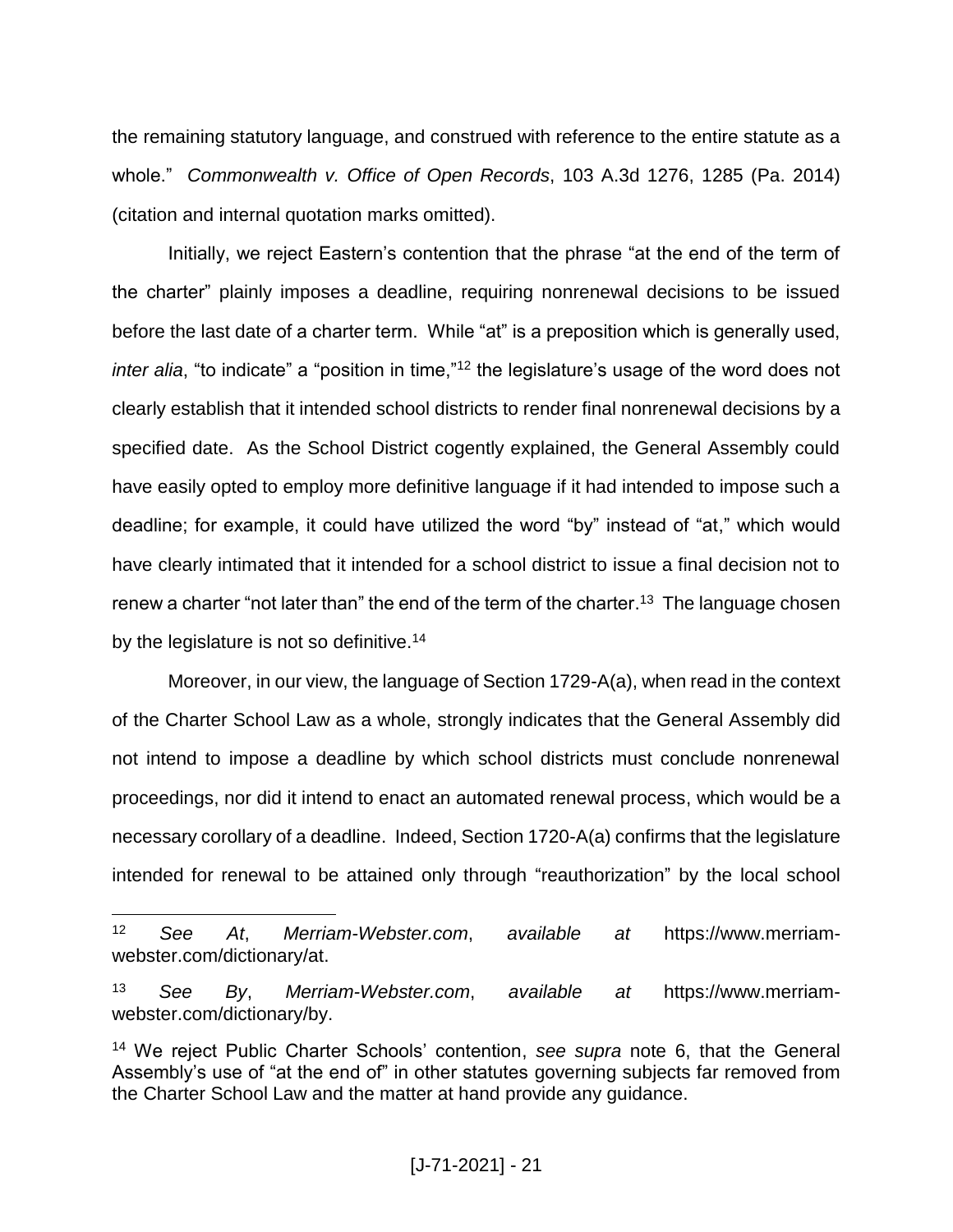district, undermining Eastern's claim that a school district's failure to complete nonrenewal prior to the end of a charter term leads to automatic renewal for another five-year term. Section 1720-A provides, in relevant part:

> Except as otherwise provided in subsection (b), the charter shall be for a period of no less than three (3) nor more than five (5) years and may be renewed for five (5) year periods *upon reauthorization* by the local board of school directors of a school district or the appeal board.

24 P.S. § 17-1720-A(a) (emphasis added). This reauthorization mandate would be nullified if Section 1729-A(a) were read to encompass a deadline, as that would suggest a charter's term would automatically renew if a school district failed to comply with the nonrenewal deadline. In that regard, Section 1729-A(f) also demonstrates that the legislature did not contemplate an automatic renewal process or specific deadline for nonrenewal decisions, as it provides for continuity while nonrenewal decisions are under review. *See id.* § 17-1729-A(f) (mandating that, in cases of revocation or nonrenewal, a charter "shall remain in effect until final disposition by the [Board]").

By contrast, as the School District highlights, our legislature has employed express "automatic" action language and deadlines elsewhere in the Charter School Law. Section 1729.1-A, which provides that two or more charter schools may consolidate into a multiple charter school organization if their application is approved by the PDE and by each school district that authorized the creation of the separate charter schools, illustrates this point. Specifically, the General Assembly expressly included language in Section 1729.1-A under which applications for the creation of multiple charter school organizations are automatically approved if deadlines are not met by the PDE or the school districts. *See id.* § 1729.1-A(a)(1)(i) ("If [the PDE] does not approve or disapprove the proposed consolidation within forty-five (45) days after receipt of the application, [the PDE] will be deemed to have approved the consolidation."); *id.* § 1729.1-A(a)(1)(ii) ("If a local board of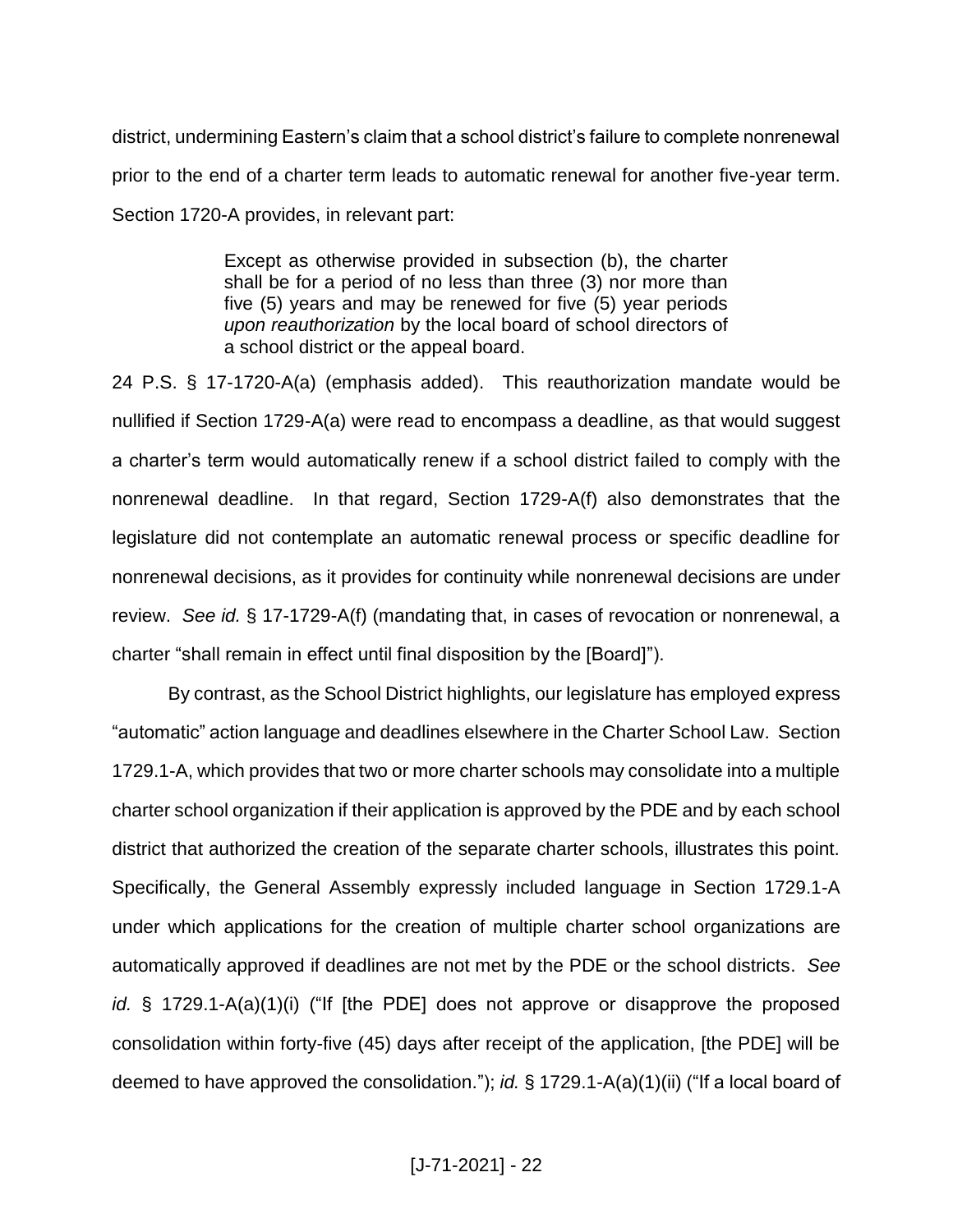school directors does not adopt a resolution under this clause approving or rejecting the proposed consolidation within forty-five (45) days after receipt of the application, the school district will be deemed to have approved the consolidation.").

Likewise, Section 1717-A(g) mandates that, in the context of initial charter applications, "failure by the local board of directors to hold a public hearing and to grant or deny the application for a charter school within the time periods specified in subsections (d), (e) and (f) shall permit the applicant for a charter to file its application as an appeal to the appeal board," which then is tasked with reviewing the application and rendering a decision to grant or deny the charter. *Id.* § 17-1717-A(g). Thus, Section 1717-A(g) imposes an "automatic denial" procedure which permits an applicant for a new charter school to appeal when faced with inaction by the authorizing school district on its application. Similarly, Section 1717-A(h) imposes a strict timeline on school boards after the Board issues decisions in appeals of revocations and nonrenewals, requiring the school boards to sign written charters which the Board has determined should be renewed or not revoked "within ten . . . days of notice of reversal of the decision of the local board of directors"; otherwise "the charter *shall be deemed to be approved* and shall be signed by the chairman of the appeal board." *Id.* § 17-1717-A(h) (emphasis added).

These examples demonstrate the General Assembly's cognizance of how to impose strict timeframes under which school districts must act to avoid automatic consequences. Section 1729-A(a) is devoid of such language. This bolsters a conclusion that, here, the legislature did not intend to impose a deadline or automatic process under Section 1729-A(a).

For these reasons, we find that, when read in concert with the Charter School Law as a whole, Section 1729-A(a) sets forth no deadline by which a school district must complete the process for declining to renew a charter school's charter for a new term.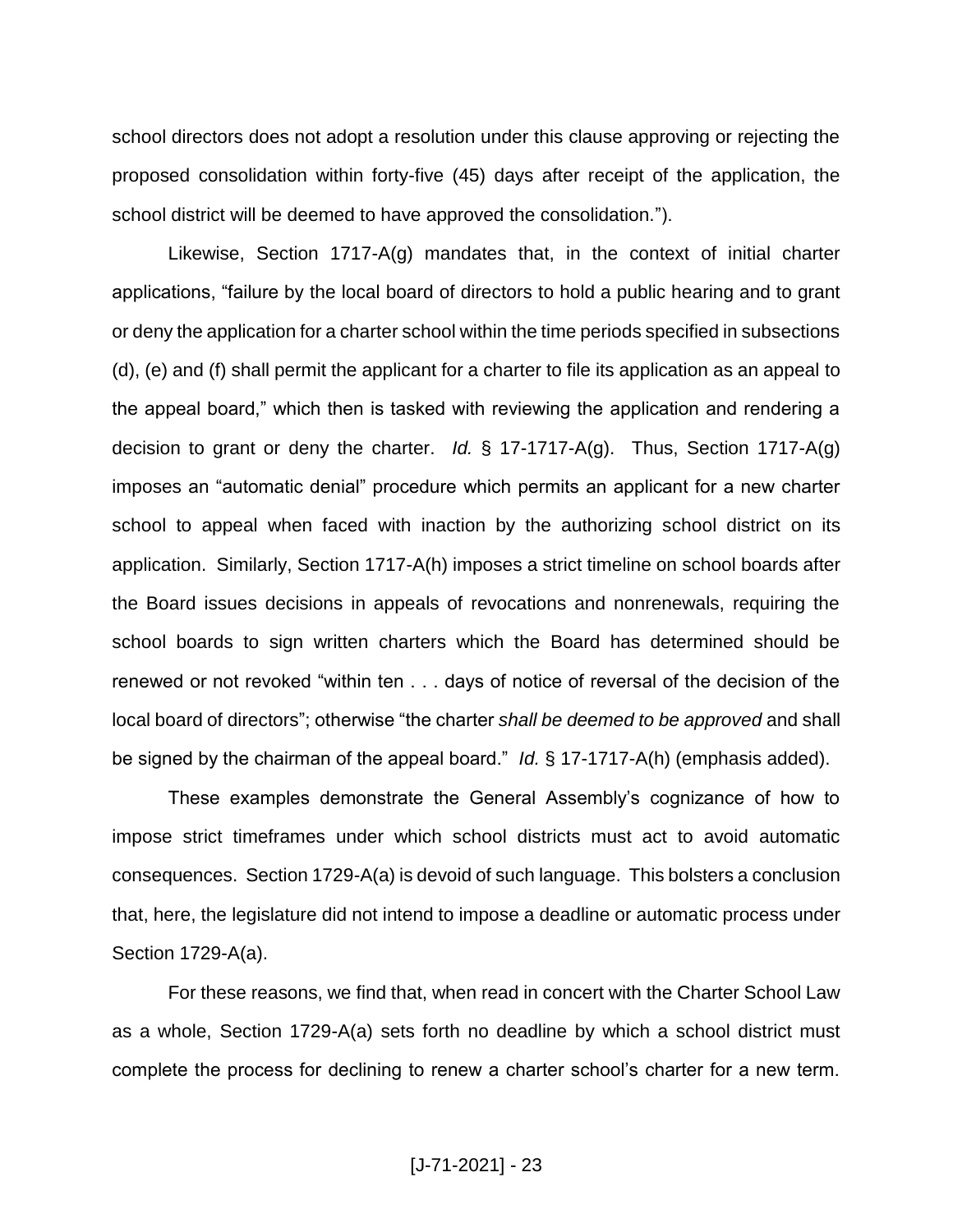Nevertheless, to the extent that Section 1729-A(a) may be viewed as ambiguous in this regard, we resort to the tools provided in Section 1921 of the Statutory Construction Act, and in particular the consequences of adopting the interpretation proffered by Eastern, which support this conclusion.

As noted above, in enacting the Charter School Law, our legislature generally sought to provide additional learning and educational opportunities to students, outside of the traditional public school structure. *See id.* § 17-1702-A. However, the General Assembly mandated strict oversight to "[h]old the schools established under this act accountable for meeting measurable academic standards and provide the school with a method to establish accountability systems." *Id.* § 17-1702-A(6). Authorizing school districts "shall conduct a comprehensive review prior to granting a five . . . year renewal of [a] charter." *Id.* § 17-1728-A(a). They must evaluate all aspects of charter school operations, provide notice of prospective nonrenewal to governing charter school boards, present evidence in support of their decisions and hear contrary evidence from charter schools during public hearings, take formal action to nonrenew, and provide time for public comment. *See id.* § 17-1729-A(c). Requiring school districts to complete their evaluations and render final decisions prior to the end date of the charter under review would hinder their ability to engage in comprehensive evaluations of charter schools and to comply with their due process obligations under the Charter School Law, ultimately eroding the system of accountability and oversight envisioned by our General Assembly. Under Eastern's view, the legislature has required school districts to conduct comprehensive reviews of their subject charter schools, but then simultaneously constricted their ability to do so by imposing a truncated timeline in which they must evaluate all aspects of the charter school. This dichotomy is particularly manifest,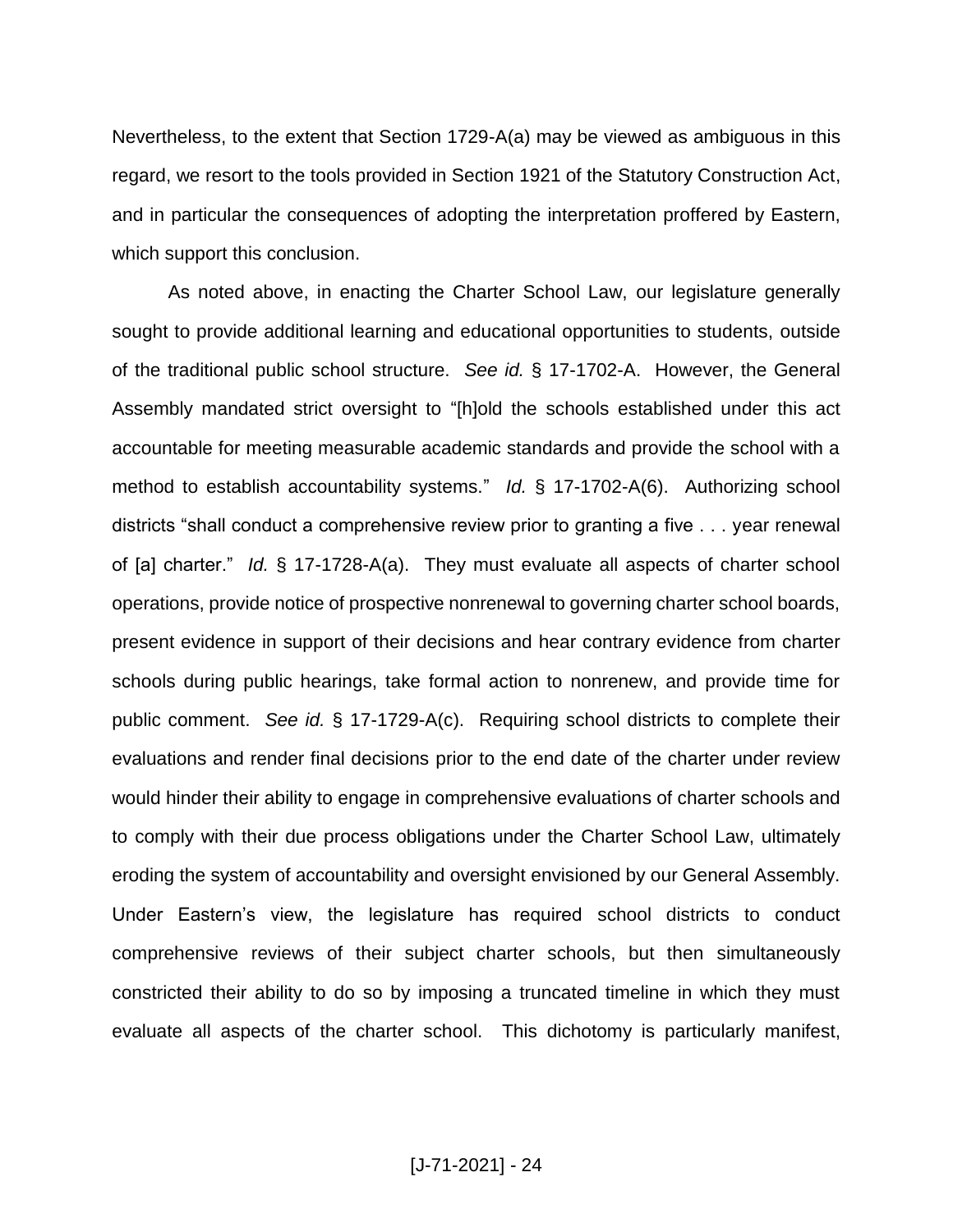considering that school districts may need to simultaneously review renewal requests from multiple charter entities.

Indeed, charter schools, and the public, benefit from reviewing school districts possessing data from all relevant charter years in conducting their evaluations, and, for example, the information from the final year or two of a charter's term may alert the reviewing school district of a charter's improvement, persuading the school district to renew the charter. By contrast, construing Section 1729-A(a) to impose a deadline could encourage school districts to rush their renewal decisions, without fully reviewing or evaluating charter schools, to the detriment of pupils, staff, the charter schools, and the public in general. Moreover, providing automatic renewal would run afoul of the legislature's intent to hold charter schools accountable for their failures, permitting subpar charter schools to remain in operation indefinitely.

Further, if reviewing school districts were held to a strict deadline for renewal or nonrenewal, charter schools would be incentivized to impede the review process and hinder school districts in fulfilling their statutory-mandated functions so as to evade nonrenewal decisions and attain automatic renewal of their charters.<sup>15</sup> Finally, school

<sup>15</sup> We reject Eastern's and Public Charter Schools' contention that our construction of Section 1729-A(a) will encourage school districts to wield the renewal process as a weapon in order to achieve concessions from charter schools. Charter schools operate under the status quo during the pendency of renewal requests. *See* 24 P.S. § 17-1729- A(f); *Community Academy*, 65 A.3d at 1031 ("[U]ntil a final determination is issued regarding an application to renew, the charter school may continue to function as if its charter were still in effect, because no formal action to non-renew has been completed."). Hence, even if a school district opts to "drag its feet" during the renewal process, the subject charter school is entitled to continue operating according to the terms of its extant charter, seemingly in no worse a position, at least temporarily, than if the renewal application had been granted outright.

Relatedly, we reject Eastern's characterization of status quo operations as "limbo." Here, the School District initiated the nonrenewal process *prior to the end date* of Eastern's charter term, but did not complete all due process requirements until after that end date.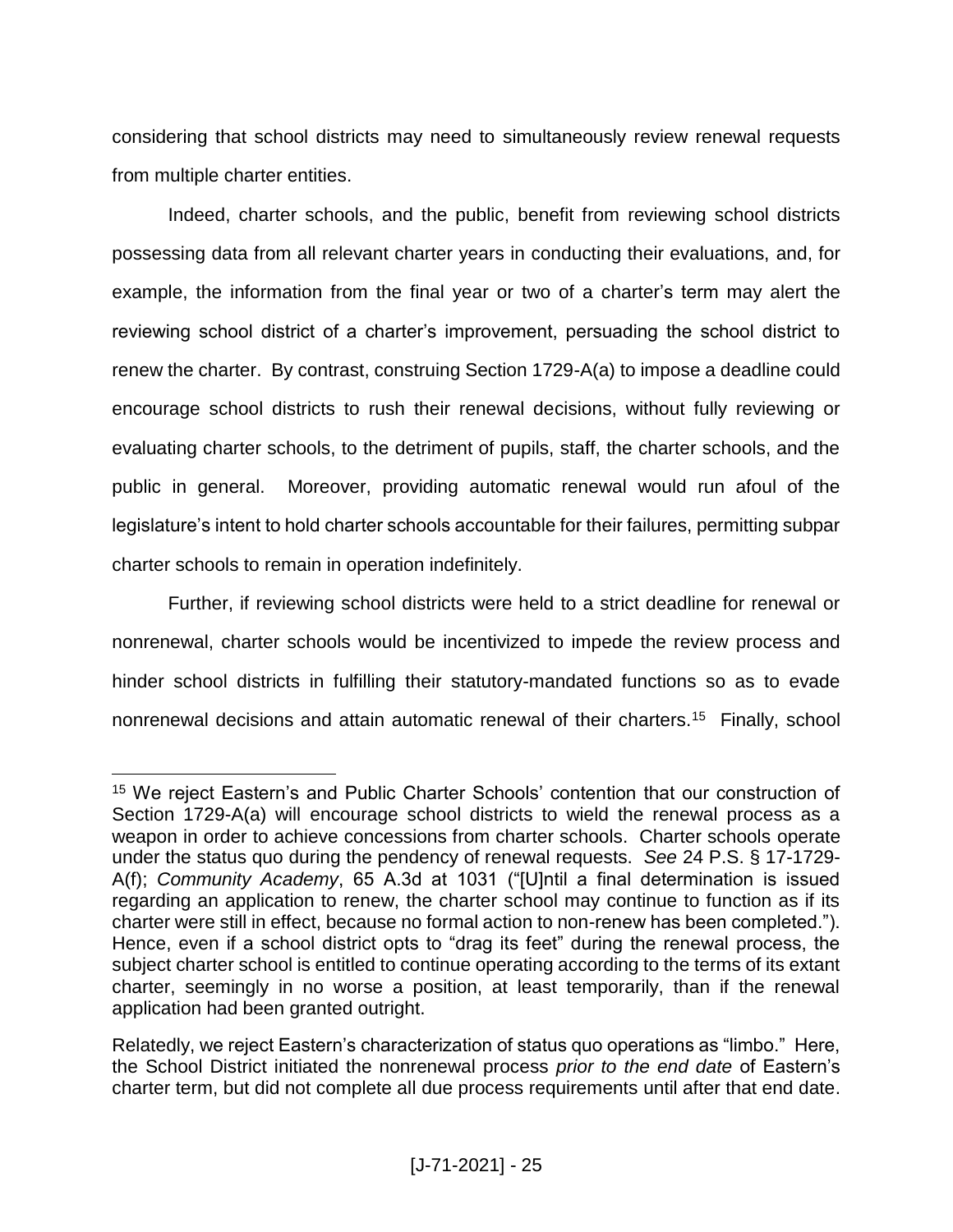districts which initiated, but failed to complete, the nonrenewal process prior to the end of the term of a charter would then be required to initiate and complete *revocation* proceedings to prevent a substandard charter school from automatically attaining another five-year term, essentially duplicating the process provided for in the Charter School Law for nonrenewal, resulting in an additional expenditure of taxpayer money.<sup>16</sup> In short, the harmful consequences of construing Section 1729-A(a) in the manner Eastern suggests convince us that the legislature did not intend to impose a deadline on nonrenewal decisions.

For these reasons, we hold that Section 1729-A(a) of the Charter School Law encompasses no deadline by which a school district must issue its decision not to renew a charter school's charter. Given our conclusion in that regard, the School District's resolution not to renew Eastern's charter was not untimely. Accordingly, we affirm the order of the Commonwealth Court affirming the Board's decision to uphold the School District's decision not to renew Eastern's charter.

Order affirmed.

Thus, Eastern was undoubtedly placed on notice that the School District had grave concerns about its operations and fully intended not to renew its charter.

<sup>&</sup>lt;sup>16</sup> While the permissible time period and process required for revocation under Section 1729-A(a) is not at issue in this appeal, Eastern's contention that a school district's revocation of a charter may not be based upon transgressions from a prior charter term further illustrates the deleterious consequences which could result from imposing a nonrenewal deadline upon school districts. Without opining as to the accuracy of Eastern's interpretation on this aspect of Section 1729-A(a), we note that such a construction, when applied in tandem with Eastern's proffered deadline for nonrenewal decisions, would result in charter schools being automatically entitled to new five-year terms when a district failed to meet the deadline *with no recourse for school districts*. For example, if a charter school committed fraud during the course of a charter term, and the authorizing school district failed to complete the nonrenewal process prior to the expiration of the term during which the fraud occurred, the school district would be unable to revoke the charter during the automatically renewed five-year term based on that previous fraudulent conduct. We cannot conclude that this is what the General Assembly envisioned.